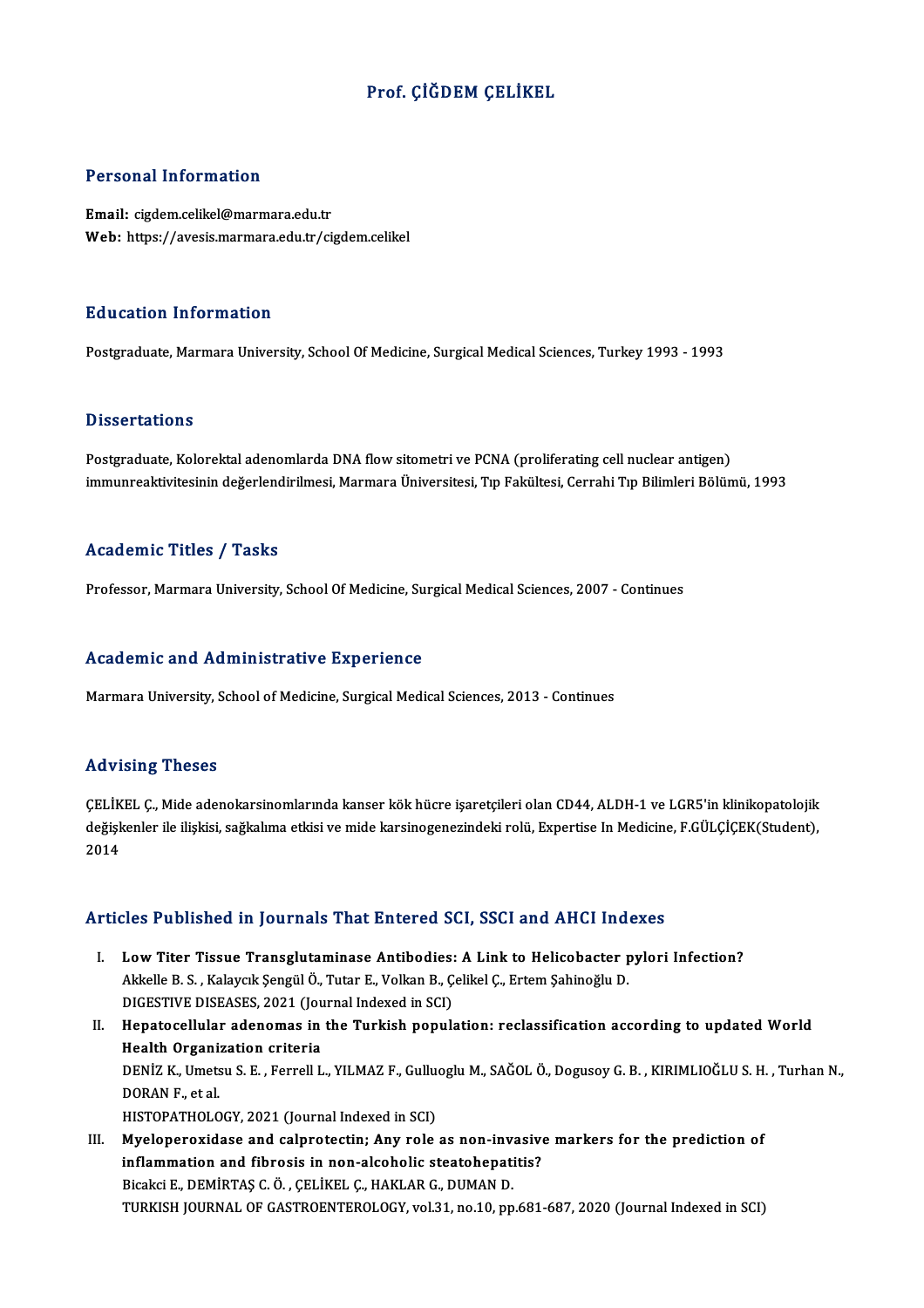IV. Is it Necessary to Send the Sleeve Gastrectomy Specimens to Pathology?<br>DEMIPRAS B.T. ERDIM A. CELIVEL C. Althos C. Cingi A. **Is it Necessary to Send the Sleeve Gastrectomy Spe**<br>DEMİRBAŞ B.T., ERDİM A., ÇELİKEL Ç., Akbas G., Cingi A.<br>SURGICAL LARAROSCORY ENDOSCORY & PERGUTANEQU SURGICAL LAPAROSCOPY ENDOSCOPY & PERCUTANEOUS TECHNIQUES, vol.29, no.2, pp.117-119, 2019 (Journal Indexed in SCI) DEMIRBAȘ B. T., ERDIM A., CELIKEL C., Akbas G., Cingi A. SURGICAL LAPAROSCOPY ENDOSCOPY & PERCUTANEOUS TECHNIQUES, vol.29, no.2, pp.117-119, 2019 (Jour<br>Indexed in SCI)<br>V. Gastrointestinal Manifestations in Children with Primary Immunodeficiencies: Single Center: 12<br>Vears Experie Indexed in SCI)<br>Gastrointestinal M<br>Years Experience<br>Akkelle B.S. Tuter I Gastrointestinal Manifestations in Children with Primary Immunodeficiencies: Sin<br>Years Experience<br>Akkelle B. S. , Tutar E., Volkan B., Kalaycık Şengül Ö., Ozen A. O. , Çelikel Ç., Ertem Şahinoğlu D.<br>DICESTIVE DISEASES vol Years Experience<br>Akkelle B. S. , Tutar E., Volkan B., Kalaycık Şengül Ö., Ozen A. O. , Çelikel Ç., Ertem Şahinoğlu D.<br>DIGESTIVE DISEASES, vol.37, pp.45-52, 2019 (Journal Indexed in SCI) Akkelle B. S., Tutar E., Volkan B., Kalaycık Şengül Ö., Ozen A. O., Çelikel Ç., Ertem Şahir<br>DIGESTIVE DISEASES, vol.37, pp.45-52, 2019 (Journal Indexed in SCI)<br>VI. A Rare Complication of Giardiasis in Children: Protein-los Akkelle B.S., Tutar E., Kalaycık Şengül Ö., Çelikel Ç., Ertem Şahinoğlu D. A Rare Complication of Giardiasis in Children: Protein-losing Enteropath<br>Akkelle B. S., Tutar E., Kalaycık Şengül Ö., Çelikel Ç., Ertem Şahinoğlu D.<br>PEDIATRIC INFECTIOUS DISEASE JOURNAL, vol.37, 2018 (Journal Indexed in SC VII. Protective effect of cysteinyl leukotriene receptor antagonist montelukast in bleomycin-induced<br>pulmonary fibrosis PEDIATRIC INFECTIOUS DISEASE JOURNAL, vol.37, 2018 (Journal Indexed in SCI) Protective effect of cysteinyl leukotriene receptor antagonist montelukast in bleomycin-indue<br>pulmonary fibrosis<br>Topaloglu N., OLGUN YILDIZELİ Ş., ŞENER G., LAÇİN T., Sehirli O., BOZKURTLAR E., ÇELİKEL Ç., CEYHAN B.<br>TURK C TURK GOGUS KALP DAMAR CERRAHISI DERGISI-TURKISH JOURNAL OF THORACIC AND CARDIOVASCULAR<br>SURGERY, vol.26, no.4, pp.588-597, 2018 (Journal Indexed in SCI) Topaloglu N., OLGUN YILDIZELİ Ş., ŞENER G., LAÇİN T., Sehirli O., B<br>TURK GOGUS KALP DAMAR CERRAHISI DERGISI-TURKISH JOURNA<br>SURGERY, vol.26, no.4, pp.588-597, 2018 (Journal Indexed in SCI)<br>The conrelation between bistanathe TURK GOGUS KALP DAMAR CERRAHISI DERGISI-TURKISH JOURNAL OF THORACIC AND CARDIOVASCULAR<br>SURGERY, vol.26, no.4, pp.588-597, 2018 (Journal Indexed in SCI)<br>VIII. The correlation between histopathologic steatosis/fibrosis and v SURGERY, vol.26, no.4, pp.588-597, 2018 (Journal Indexed in SCI)<br>The correlation between histopathologic steatosis/fibrosis<br>blood fibrosis indicators of overweight and obese children<br>Tutar E. Sobin Aldrelle B. Kesisi G. B. The correlation between histopathologic steatosis/fibrosis and various non-in<br>blood fibrosis indicators of overweight and obese children<br>Tutar E., Şahin Akkelle B., Kesici C.B. , Yılmaz Y., Çelikel Ç., Ergelen R., Ertem Şa blood fibrosis indicators of overweight and obese children<br>Tutar E., Şahin Akkelle B., Kesici C. B. , Yılmaz Y., Çelikel Ç., Ergelen R., Ertem Şahinoğlu D.<br>Journal Of Pediatric Gastroenterology And Nutrition, vol.66, 2018 Tutar E., Şahin Akkelle B., Kesici C. B. , Yılmaz Y., Çelikel Ç., Ergelen R., Ertem Şahinoğlu D.<br>Journal Of Pediatric Gastroenterology And Nutrition, vol.66, 2018 (Journal Indexed in SCI)<br>IX. Diagnostic Value of MR Ent Journal Of Pediatric Gastroenterology And Nutrition, vol.66, 2018 (Jo<br>Diagnostic Value of MR Enterography As a Complementary In<br>Spondylarthritis Patients with Chronic Non-Bloody Diarrhea<br>Fraenc L Unal A. U., Erturk Z., Ogu Diagnostic Value of MR Enterography As a Complementary Intervention to Colonoscopy in Axial<br>Spondylarthritis Patients with Chronic Non-Bloody Diarrhea<br>Ergenc I., Unal A. U. , Erturk Z., Oguz G., Yalcinkaya Y., Imeryuz N., Spondylarthritis Patients with Chronic Non-Bloody Diarrhea<br>Ergenc I., Unal A. U. , Erturk Z., Oguz G., Yalcinkaya Y., Imeryuz N., ERGE<br>ARTHRITIS & RHEUMATOLOGY, vol.68, 2016 (Journal Indexed in SCI)<br>Helisebaster pyleri is Ergenc I., Unal A. U., Erturk Z., Oguz G., Yalcinkaya Y., Imeryuz N., ERGELEN R., EKİNCİ G., Ina<br>ARTHRITIS & RHEUMATOLOGY, vol.68, 2016 (Journal Indexed in SCI)<br>X. Helicobacter pylori is undetectable in intraductal papilla ARTHRITIS & RHEUMATOLOGY, vol.68, 2016 (Journal Indexed in SCI)<br>Belicobacter pylori is undetectable in intraductal papillary mucinous neoplasm<br>Baysal B., Ince A. T. , Gultepe B., Gucin Z., Malya F. U. , Tozlu M., Senturk H X. Helicobacter pylori is undetectable in intraductal papillary mucinous neoplasm Baysal B., Ince A. T. , Gultepe B., Gucin Z., Malya F. U. , Tozlu M., Senturk H., BAĞCI P., ÇELİKEL Ç., Aker F., et al.<br>PANCREATOLOGY, vol.16, no.5, pp.865-868, 2016 (Journal Indexed in SCI)<br>XI. Comparison of Doppler ultra PANCREATOLOGY, vol.16, no.5, pp.865-868, 2016 (<br>Comparison of Doppler ultrasound and trans<br>in patients with nonalcoholic steatohepatitis<br>EPCELEN P. VILM47 Y. Asedoy P. CELIVEL C. Abi Comparison of Doppler ultrasound and transient elastography in the diagnosi<br>in patients with nonalcoholic steatohepatitis<br>ERGELEN R., YILMAZ Y., Asedov R., ÇELİKEL Ç., Akin H., BUĞDAYCI O., Altun E., TÜNEY D.<br>APDOMINAL BAD in patients with nonalcoholic steatohepatitis<br>ERGELEN R., YILMAZ Y., Asedov R., ÇELİKEL Ç., Akin H., BUĞDAYCI O., Altun E., TÜNEY D.<br>ABDOMINAL RADIOLOGY, vol.41, no.8, pp.1505-1510, 2016 (Journal Indexed in SCI) ERGELEN R., YILMAZ Y., Asedov R., ÇELİKEL Ç., Akin H., BUĞDAYCI O., Altun E., TÜNEY D.<br>ABDOMINAL RADIOLOGY, vol.41, no.8, pp.1505-1510, 2016 (Journal Indexed in SCI)<br>XII. Nonalcoholic Fatty Liver Disease is Associated With ABDOMINAL RADIOLOGY, vol.41, no.8, pp.<br>Nonalcoholic Fatty Liver Disease is A<br>DUMAN D., Bicakci E., ÇELİKEL Ç., Akbal C.<br>JOUPNAL OF SEXUAL MEDICINE vol.12, no Nonalcoholic Fatty Liver Disease is Associated With Erectile Dysfunction: A Pr<br>DUMAN D., Bicakci E., ÇELİKEL Ç., Akbal C.<br>JOURNAL OF SEXUAL MEDICINE, vol.13, no.3, pp.383-388, 2016 (Journal Indexed in SCI)<br>Hanatis anontati DUMAN D., Bicakci E., ÇELİKEL Ç., Akbal C.<br>JOURNAL OF SEXUAL MEDICINE, vol.13, no.3, pp.383-388, 2016 (Journal Indexed in SCI)<br>XIII. Hepatic apoptotic markers are not predictors for the virological response to interfer JOURNAL OF SEXUAL MEDICINE, vol.13, no.3<br>Hepatic apoptotic markers are not pree<br>therapy in chronic hepatitis C patients<br>Oranas B. Taban V. Orbay C. Orturk B. Vani Hepatic apoptotic markers are not predictors for the virological response to interferon-based<br>therapy in chronic hepatitis C patients<br>Ozaras R., Tahan V., Ozbay G., Ozturk R., Yenice N., ÇELİKEL Ç., Midilli K., Gucin Z., F therapy in chronic hepatitis C patients<br>Ozaras R., Tahan V., Ozbay G., Ozturk R., Yenice N., ÇELİKEL Ç., Midilli K., Gucin Z., Fincanci M., Tozun N., et al.<br>EUROPEAN JOURNAL OF GASTROENTEROLOGY & HEPATOLOGY, vol.27, no.9, Ozaras R., Tahar<br>EUROPEAN JOU!<br>Indexed in SCI)<br>Preoperative EUROPEAN JOURNAL OF GASTROENTEROLOGY & HEPATOLOGY, vol.27, no.9, pp.1057-1062, 2015 (Journal<br>Indexed in SCI)<br>XIV. Preoperative Chemoradiation Therapy Decreases the Number of Lymph Nodes Resected During<br>Economics Resected D Indexed in SCI)<br>XIV. Preoperative Chemoradiation Therapy Decreases the Number of Lymph Nodes Resected During<br>Esophagectomy IssakaA.,ERMERAKN.O. ,BilgiZ.,KaraV.H. ,ÇELİKEL Ç.,BATIRELH.F. WORLD JOURNAL OF SURGERY, vol.39, no.3, pp.721-726, 2015 (Journal Indexed in SCI) Issaka A., ERMERAK N. O. , Bilgi Z., Kara V. H. , ÇELİKEL Ç., BATIREL H. F.<br>WORLD JOURNAL OF SURGERY, vol.39, no.3, pp.721-726, 2015 (Journal Indexed in SCI)<br>XV. Is Perineural Invasio (PN) a Determinant of Disease Free Sur WORLD JOURNAL OF SURGERY, vol.39, no.3, pp.721-726, 2015 (Journal Indexed in SCI)<br>Is Perineural Invasio (PN) a Determinant of Disease Free Survival in Early Stage Colorectal Cancel<br>Ozturk M. A. , DANE F., Karagoz S., Tural Is Perineural I<mark>I</mark><br>Ozturk M. A. , DA!<br>Erdamar S., et al.<br>UERATO CASTRC Ozturk M. A. , DANE F., Karagoz S., Tural D., Selcukbiricik F., Demirelli F., Buyukunal E., ÖZGÜROĞLU M., Turna H.,<br>Erdamar S., et al.<br>HEPATO-GASTROENTEROLOGY, vol.62, no.137, pp.59-64, 2015 (Journal Indexed in SCI) Erdamar S., et al.<br>HEPATO-GASTROENTEROLOGY, vol.62, no.137, pp.59-64, 2015 (Journal Indexed in SCI)<br>XVI. A comparison of FibroMeter (TM) NAFLD Score, NAFLD fibrosis score, and transient elastography HEPATO-GASTROENTEROLOGY, vol.62, no.137, pp.59-64, 2015 (Journal Indexed in SCI)<br>A comparison of FibroMeter (TM) NAFLD Score, NAFLD fibrosis score, and transient elastograph<br>as noninvasive diagnostic tools for hepatic fibr A comparison of F<br>as noninvasive dia<br>fatty liver disease<br>Arlnu II F Almus II as noninvasive diagnostic tools for hepatic fibrosis in patients with biopsy-proven non-alcoholic<br>fatty liver disease<br>Aykut U. E. , Akyuz U., Yesil A., EREN F., Gerin F., ERGELEN R., ÇELİKEL Ç., YILMAZ Y.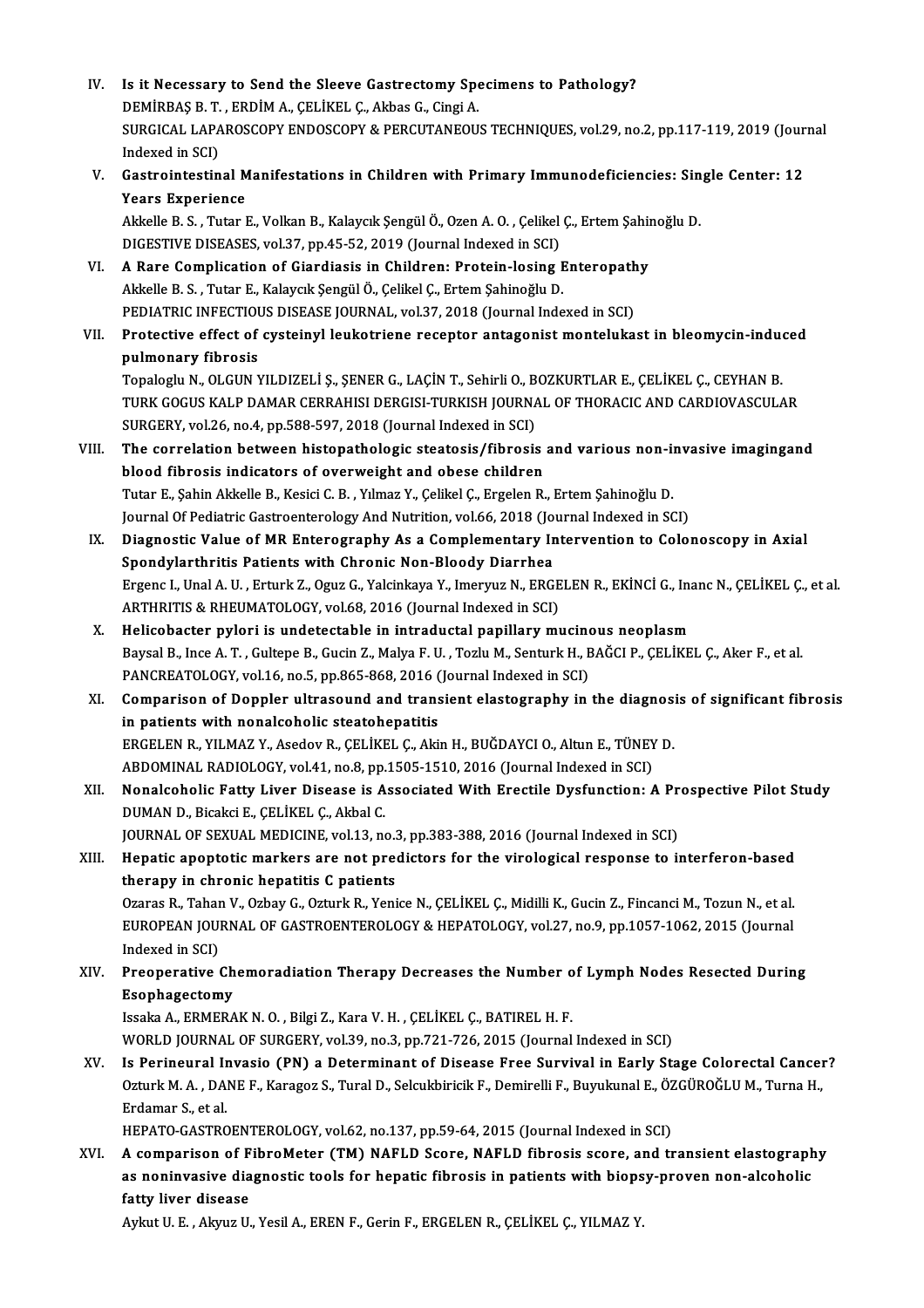SCANDINAVIAN JOURNAL OF GASTROENTEROLOGY, vol.49, no.11, pp.1343-1348, 2014 (Journal Indexed in SCI)<br>Sequential therepy vergue standard triple therepy for Helisebaster pyleri eradisation in shildrepy SCANDINAVIAN JOURNAL OF GASTROENTEROLOGY, vol.49, no.11, pp.1343-1348, 2014 (Journal Indexed in SCI<br>XVII. Sequential therapy versus standard triple therapy for Helicobacter pylori eradication in children:<br>. any advantage i SCANDINAVIAN JOURNAL OF GASTROENTEROLOGY, vol.4<br>Sequential therapy versus standard triple therapy<br>any advantage in clarithromycin-resistant strains?<br>Withit G. Tutar E. Bayrak A. Vallian B. Alvén Vilmar V. G Sequential therapy versus standard triple therapy for Helicobacter pylori e<br>any advantage in clarithromycin-resistant strains?<br>Kutluk G., Tutar E., Bayrak A., Volkan B., Akyön Yılmaz Y., Çelikel Ç., Ertem Şahinoğlu D.<br>EURO any advantage in clarithromycin-resistant strains?<br>Kutluk G., Tutar E., Bayrak A., Volkan B., Akyön Yılmaz Y., Çelikel Ç., Ertem Şahinoğlu D.<br>EUROPEAN JOURNAL OF GASTROENTEROLOGY & HEPATOLOGY, vol.26, no.11, pp.1202-1208, Kutluk G., Tutar<br>EUROPEAN JOU<br>Indexed in SCI)<br>Detection of h EUROPEAN JOURNAL OF GASTROENTEROLOGY & HEPATOLOGY, vol.26, no.11, pp.1202-1208, 2014 (Journal<br>Indexed in SCI)<br>XVIII. Detection of hepatic steatosis using the controlled attenuation parameter: a comparative study with<br>Ilive Indexed in SC<br>Detection of<br>liver biopsy<br><sup>VII MAZ V Vo</sup> Detection of hepatic steatosis using the controlled attenuation p<br>liver biopsy<br>YILMAZ Y., Yesil A., Gerin F., ERGELEN R., Akin H., ÇELİKEL Ç., Imeryuz N.<br>SCANDINAVIAN JOUPNAL OF CASTROFNTEROLOGY vel 49 no 5 nn 611 liver biopsy<br>YILMAZ Y., Yesil A., Gerin F., ERGELEN R., Akin H., ÇELİKEL Ç., Imeryuz N.<br>SCANDINAVIAN JOURNAL OF GASTROENTEROLOGY, vol.49, no.5, pp.611-616, 2014 (Journal Indexed in SCI) YILMAZ Y., Yesil A., Gerin F., ERGELEN R., Akin H., ÇELİKEL Ç., Imeryuz N.<br>SCANDINAVIAN JOURNAL OF GASTROENTEROLOGY, vol.49, no.5, pp.611-616, 2014 (Journal Indexed in SCI)<br>XIX. Comparison of the clinicopathological featur SCANDINAVIAN JOURNAL OF GASTROENTERC<br>Comparison of the clinicopathological fear<br>smaller than or equal to five millimeters<br>Yoner N.A. Midi A. CELUEL C Comparison of the clinicopa<br>smaller than or equal to five<br>Yener N.A., Midi A., ÇELİKEL Ç.<br>TURKEH JOURNAL OF CASTROL smaller than or equal to five millimeters<br>Yener N. A. , Midi A., ÇELİKEL Ç.<br>TURKISH JOURNAL OF GASTROENTEROLOGY, vol.25, no.1, pp.24-28, 2014 (Journal Indexed in SCI)<br>What is the disgnestis utility of andossanis ssering sy Yener N. A., Midi A., ÇELİKEL Ç.<br>TURKISH JOURNAL OF GASTROENTEROLOGY, vol.25, no.1, pp.24-28, 2014 (Journal)<br>XX. What is the diagnostic utility of endoscopic scoring systems in children?<br>Tutan E. Kutluk G. Bayrak N. A., Ga TURKISH JOURNAL OF GASTROENTEROLOGY, vol.25, no.1, pp.24-28, 2014 (Journal is the diagnostic utility of endoscopic scoring systems in children Tutar E., Kutluk G., Bayrak N. A. , Çelikel Ç., Pehlivanoglu E., Ertem Şahinoğl What is the diagnostic utility of endoscopic scoring systems in children?<br>Tutar E., Kutluk G., Bayrak N. A. , Çelikel Ç., Pehlivanoglu E., Ertem Şahinoğlu D.<br>TURKISH JOURNAL OF GASTROENTEROLOGY, vol.24, no.1, pp.22-29, 201 Tutar E., Kutluk G., Bayrak N. A. , Çelikel Ç., Pehlivanoglu E., Ertem Şahinoğlu D.<br>TURKISH JOURNAL OF GASTROENTEROLOGY, vol.24, no.1, pp.22-29, 2013 (Journal Indexed in SCI)<br>XXI. A study comparing the efficacy of antimicr TURKISH JOURNAL OF GASTROENTEROLOGY, vol.24, no.1, pp.22-29, 2013 (Journal)<br>A study comparing the efficacy of antimicrobial agents versus enzyme<br>treatment of 2 4 6 trinitrobenzenesulfonic acid induced colitis in rats<br>TOVUL A study comparing the efficacy of antimicrobial agents versus enzyme P Gp inducers i<br>treatment of 2 4 6 trinitrobenzenesulfonic acid induced colitis in rats<br>TOKLU H. Z., KABASAKAL L., İMERYÜZ N., KAN B., ÇELİKEL Ç., ORUN O treatment of 2 4 6 trinitrobenzenesulfonic acid induced colitis in rats<br>TOKLU H. Z. , KABASAKAL L., İMERYÜZ N., KAN B., ÇELİKEL Ç., ORUN O., YÜKSEL M., DÜLGER G. A.<br>Journal Of Physiology And Pharmacology, vol.64, pp.439-45 XXII. Hepatic expression and serum levels of syndecan 1 (CD 138) in patients with nonalcoholic fatty liver<br>disease Journal Of Physiology And Pharmacology, vol.64, pp.439-451, 2013 (Journal Indexed in SCI Expanded) YILMAZ Y., EREN F., ÇOLAK Y., Senates E., ÇELİKEL Ç., Imeryuz N. disease<br>YILMAZ Y., EREN F., ÇOLAK Y., Senates E., ÇELİKEL Ç., Imeryuz N.<br>SCANDINAVIAN JOURNAL OF GASTROENTEROLOGY, vol.47, no.12, pp.1488-1493, 2012 (Journal Indexed in SCI)<br>Indused sputum es a method for detestion of syst YILMAZ Y., EREN F., ÇOLAK Y., Senates E., ÇELİKEL Ç., Imeryuz N.<br>SCANDINAVIAN JOURNAL OF GASTROENTEROLOGY, vol.47, no.12, pp.1488-1493, 2012 (Journal Indexed in S<br>XXIII. Induced sputum as a method for detection of systemic SCANDINAVIAN JOURNAL OF GASTROENTEROLOGY, vol.47, no.12, pp.1488-<br>Induced sputum as a method for detection of systemic sclerosis-rel<br>Yilmaz N., Abul Y., Bicakcigil M., Golabi P., ÇELİKEL Ç., KARAKURT S., Yavuz S.<br>BHEUMATOL Induced sputum as a method for detection of systemic sclerosis-related interstitial lung disease<br>Yilmaz N., Abul Y., Bicakcigil M., Golabi P., ÇELİKEL Ç., KARAKURT S., Yavuz S.<br>RHEUMATOLOGY INTERNATIONAL, vol.32, no.7, pp. Yilmaz N., Abul Y., Bicakcigil M., Golabi P., ÇELİKEL Ç., KARAKURT S., Yavuz S.<br>RHEUMATOLOGY INTERNATIONAL, vol.32, no.7, pp.1921-1925, 2012 (Journal Index<br>XXIV. Effects of sitagliptin in diabetic patients with nonalcoholi RHEUMATOLOGY INTERNATIONAL, vol.32, no.7, pp.1921-1925, 2<br>Effects of sitagliptin in diabetic patients with nonalcoholi<br>YILMAZ Y., Yonal O., Deyneli O., ÇELİKEL Ç., Kalayci C., DUMAN D.<br>ACTA CASTRO ENTEROLOGICA PELGICA YOL7 YILMAZ Y., Yonal O., Deyneli O., ÇELİKEL Ç., Kalayci C., DUMAN D.<br>ACTA GASTRO-ENTEROLOGICA BELGICA, vol.75, no.2, pp.240-244, 2012 (Journal Indexed in SCI) YILMAZ Y., Yonal O., Deyneli O., ÇELİKEL Ç., Kalayci C., DUMAN D.<br>ACTA GASTRO-ENTEROLOGICA BELGICA, vol.75, no.2, pp.240-244, 2012 (Journal Indexed in SCI)<br>XXV. A study comparing the effects of rosiglitazone and/or insulin ACTA GASTRO-ENTEROLOGICA BELGICA, vol.75, no.2, pp.240-244,<br>A study comparing the effects of rosiglitazone and/or insu<br>diabetic (type I diabetes) rat aorta and cavernous tissues<br>Elsiegh: H. K. KARASAKALL, ÖZKAN N. CELUEL C A study comparing the effects of rosiglitazone and/or insulin tre<br>diabetic (type I diabetes) rat aorta and cavernous tissues<br>Elcioglu H.K., KABASAKAL L., ÖZKAN N., ÇELİKEL Ç., Ayanoglu-Dulger G.<br>EUROPEAN JOUPNAL OF PHARMAÇ diabetic (type I diabetes) rat aorta and cavernous tissues<br>Elcioglu H. K. , KABASAKAL L., ÖZKAN N., ÇELİKEL Ç., Ayanoglu-Dulger G.<br>EUROPEAN JOURNAL OF PHARMACOLOGY, vol.660, pp.476-484, 2011 (Journal Indexed in SCI)<br>Time s Elcioglu H. K., KABASAKAL L., ÖZKAN N., ÇELİKEL Ç., Ayanog<br>EUROPEAN JOURNAL OF PHARMACOLOGY, vol.660, pp.476-4<br>XXVI. Time course of collagen peak in bile duct-ligated rats<br>Tangin O. Basaranoglu M. Tahan V. Tahan C. Sugullu EUROPEAN JOURNAL OF PHARMACOLOGY, vol.660, pp.476-484, 2011 (Journal Indexed in SCI)<br>Time course of collagen peak in bile duct-ligated rats<br>Tarcin O., Basaranoglu M., Tahan V., Tahan G., Sucullu I., Yilmaz N., Sood G., Sny Time course of collagen peak in bile duct-ligated rats<br>Tarcin O., Basaranoglu M., Tahan V., Tahan G., Sucullu I., Yilmaz N., :<br>BMC GASTROENTEROLOGY, vol.11, 2011 (Journal Indexed in SCI)<br>Endebronshiel Metestesis of Meligna Tarcin O., Basaranoglu M., Tahan V., Tahan G., Sucullu I., Yilmaz N., Sood G., Snyder N., Hilman G., ÇELİKEL Ç<br>BMC GASTROENTEROLOGY, vol.11, 2011 (Journal Indexed in SCI)<br>XXVII. Endobronchial Metastasis of Malignant Me **BMC GASTROENTERC<br>Endobronchial Met<br>Literature Review<br>Abul V. Ermlrol E. C** Endobronchial Metastasis of Malignant Melanoma Presenting with Dyspnea: Case Report and<br>Literature Review<br>Abul Y., Eryuksel E., ÇELİKEL Ç., Tosuner Z., Yazici Z., KARAKURT S. L<mark>iterature Review</mark><br>Abul Y., Eryuksel E., ÇELİKEL Ç., Tosuner Z., Yazici Z., KARAKURT S.<br>TURKIYE KLINIKLERI TIP BILIMLERI DERGISI, vol.31, no.2, pp.468-470, 2011 (Journal Indexed in SCI)<br>Serum Javals of vasnin, obestatin, Abul Y., Eryuksel E., ÇELİKEL Ç., Tosuner Z., Yazici Z., KARAKURT S.<br>TURKIYE KLINIKLERI TIP BILIMLERI DERGISI, vol.31, no.2, pp.468-470, 2011 (Journal Indexed in SCI)<br>XXVIII. Serum levels of vaspin, obestatin, and apelin-3 TURKIYE KLINIKLERI TIP BILIMLERI DERGISI, vol.31, no.2, pp.468-470, 2011 (Journal Indexed in SCI)<br>Serum levels of vaspin, obestatin, and apelin-36 in patients with nonalcoholic fatty liver disease<br>Aktas B., YILMAZ Y., EREN Serum levels of vaspin, obestatin, and apelin-36 in patients with nonalcoholic fatty liver disease<br>Aktas B., YILMAZ Y., EREN F., Yonal O., Kurt R., Alandab Y., CELIKEL C., Ozdogan O., Imeryuz N., Kalayci C., et al. XXIX. R72P Polymorphismof TP53 in Ulcerative Colitis Patients is Associated with the Incidence of METABOLISM-CLINICAL AND EXPERIMENTAL, vol.60, no.4, pp.544-549, 2011 (Journal Indexed in SCI) R72P Polymorphism of TP53 in Ulcerative Colitis Patients is Associated with the Incidence of<br>Colectomy, Use of Steroids and the Presence of a Positive Family History<br>EREN F., AKKİPRİK M., ATUĞ Ö., Sonmez O., Tahan G., Ozde Cole<br>EREN<br>et al.<br>PATL EREN F., AKKİPRİK M., ATUĞ Ö., Sonmez O., Tahan G., Ozdemir F., Hamzaoglu H. O. , ÇELİKEL Ç., I<br>et al.<br>PATHOLOGY & ONCOLOGY RESEARCH, vol.16, no.4, pp.563-568, 2010 (Journal Indexed in SCI)<br>Serum Jovels of ostaonrataserin et al.<br>PATHOLOGY & ONCOLOGY RESEARCH, vol.16, no.4, pp.563-568, 2010 (Journal Indexed in SCI)<br>XXX. Serum levels of osteoprotegerin in the spectrum of nonalcoholic fatty liver disease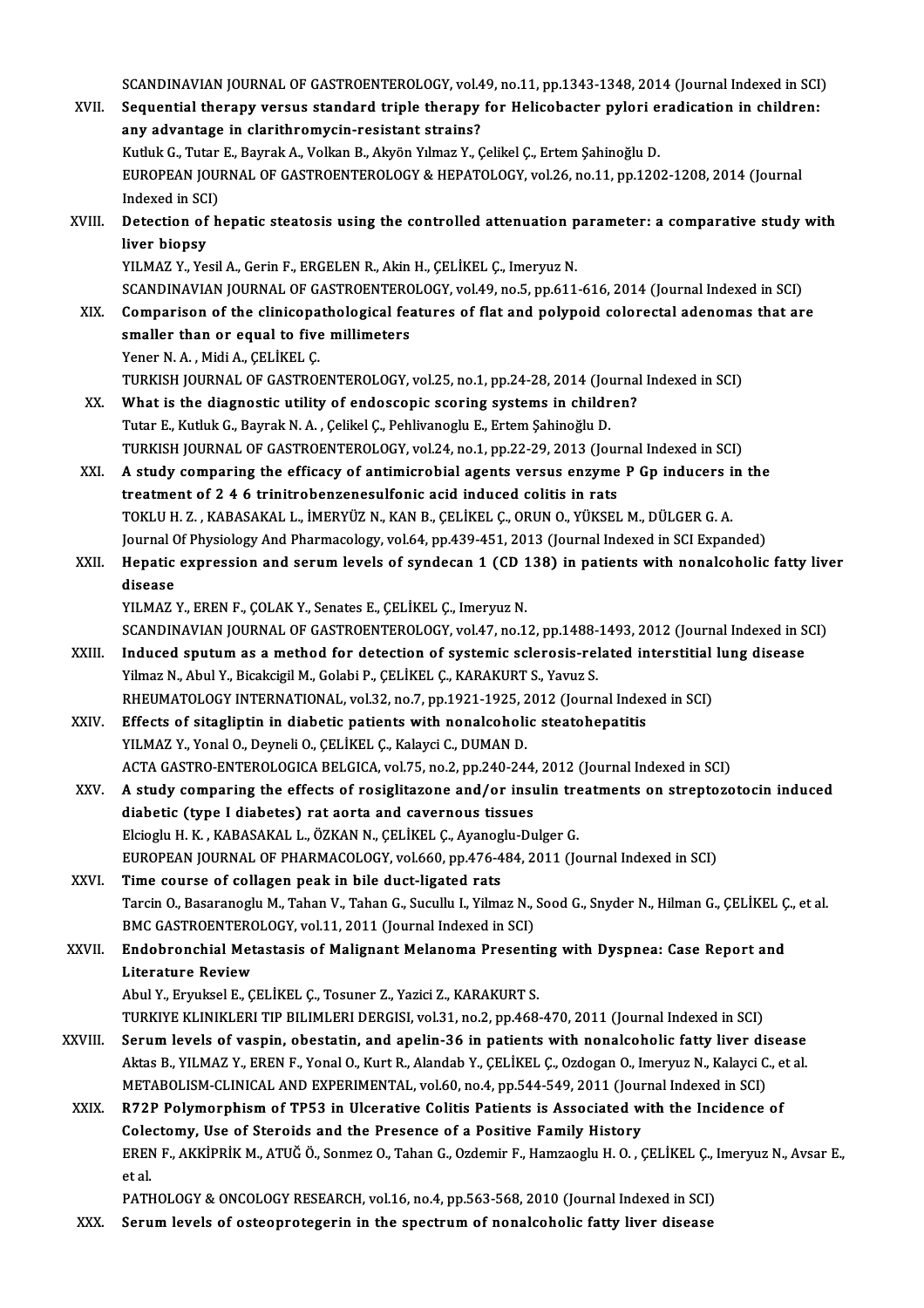Yılmaz Y., Yonal O., Kurt R., Oral A.Y., Eren F., Ozdogan O., Ari F., Çelikel Ç., Korkmaz S., Ulukaya E., et al. Yılmaz Y., Yonal O., Kurt R., Oral A. Y. , Eren F., Ozdogan O., Ari F., Çelikel Ç., Korkmaz S., Ulukaya E., et al.<br>Scandinavian Journal of Clinical and Laboratory Investigation, vol.70, pp.541-546, 2010 (Journal Indexed in

Yılmaz Y., Yonal O., Kurt R., Oral A. Y. , Eren F., Ozdogan O., Ari F., Çelikel Ç., Korkmaz S., Ulukaya E., et al.<br>Scandinavian Journal of Clinical and Laboratory Investigation, vol.70, pp.541-546, 2010 (Journal Indexed in Scandinavian Journal of Clinical and Laboratory<br>Validation of ultrasound imaging for Achill<br>changes in humans with spondyloarthritis<br>Ardin S.Z., Bos E. Bossi O. Filinnussi E. Wakafia Validation of ultrasound imaging for Achilles entheseal fibrocartilage in bovines and description of<br>changes in humans with spondyloarthritis<br>Aydin S. Z. , Bas E., Basci O., Filippucci E., Wakefield R. J. , ÇELİKEL Ç., Kar changes in humans with spondyloarthritis<br>Aydin S. Z. , Bas E., Basci O., Filippucci E., Wakefie<br>DİRESKENELİ R. H. . et al. Aydin S. Z. , Bas E., Basci O., Filippucci E., Wakefield R. J. , ÇELİKEL Ç., Karahan M., ATAGÜNDÜZ M. P. , .<br>DİRESKENELİ R. H. , et al.<br>ANNALS OF THE RHEUMATIC DISEASES, vol.69, no.12, pp.2165-2168, 2010 (Journal Indexed i XXXII. Serum fetuin A/alpha 2HS-glycoprotein levels in patients with non-alcoholic fatty liver disease:<br>relation with liver fibrosis ANNALS OF THE RHEUMATIC DISEASES, vol.69, no.12, pp.2165-2168, 2010 (Journal Indexed in SCI) Serum fetuin A/alpha 2HS-glycoprotein levels in patients with non-alcoholic fatty liver disease:<br>relation with liver fibrosis<br>YILMAZ Y., Yonal O., Kurt R., ARI F., YILMAZTEPE ORAL A., ÇELİKEL Ç., KORKMAZ Ş., ULUKAYA E., Oz **Telation with li**<br>IMEXTY., Yonal<br>Imeryuz N., et al.<br>ANNALS OF CLIN YILMAZ Y., Yonal O., Kurt R., ARI F., YILMAZTEPE ORAL A., ÇELİKEL Ç., KORKMAZ Ş., ULUK<br>Imeryuz N., et al.<br>ANNALS OF CLINICAL BIOCHEMISTRY, vol.47, pp.549-553, 2010 (Journal Indexed in SCI)<br>Ineressed serum EGE21 levels in p Imeryuz N., et al.<br>ANNALS OF CLINICAL BIOCHEMISTRY, vol.47, pp.549-553, 2010 (Journal Indexed in SCI)<br>XXXIII. Increased serum FGF21 levels in patients with nonalcoholic fatty liver disease YILMAZ Y., Eren F., Yonal O., Kurt R., Aktas B., ÇELİKEL Ç., Ozdogan O., Imeryuz N., Kalayci C., Avsar E. Increased serum FGF21 levels in patients with nonalcoholic fatty liver disease<br>YILMAZ Y., Eren F., Yonal O., Kurt R., Aktas B., ÇELİKEL Ç., Ozdogan O., Imeryuz N., Kalayci C., Avsar E.<br>EUROPEAN JOURNAL OF CLINICAL INVESTIG YILMAZ Y., Eren F., Yonal O., Kurt R., Aktas B., ÇELİKEL Ç., Ozdogan O., Imeryuz N., Kalayci C., Avsar E.<br>EUROPEAN JOURNAL OF CLINICAL INVESTIGATION, vol.40, no.10, pp.887-892, 2010 (Journal Indexed in SCI)<br>XXXIV. Micr EUROPEA<br>Microall<br>fibrosis<br><sup>VII MAZ</sup> Microalbuminuria in nondiabetic patients with nonalcoholic fatty liver disease: association with liver<br>fibrosis<br>YILMAZ Y., Alanhdab Y., Yonal O., Kurt R., Kedrah A. E. , ÇELİKEL Ç., Ozdogan O., DUMAN D., Imeryuz N., Avsar fib<br>Yll<br>al.<br>M YILMAZ Y., Alanhdab Y., Yonal O., Kurt R., Kedrah A. E. , ÇELİKEL Ç., Ozdogan O., DUMAN D., Imeryuz N., Av.<br>al.<br>METABOLISM-CLINICAL AND EXPERIMENTAL, vol.59, no.9, pp.1327-1330, 2010 (Journal Indexed in SCI)<br>Effects of a l al.<br>METABOLISM-CLINICAL AND EXPERIMENTAL, vol.59, no.9, pp.1327-1330, 2010 (Journal Indexed in SCI)<br>XXXV. Effects of a long-acting somatostatin analogue, lanreotide, on bile duct ligation-induced liver fibrosis<br>in rats METABOLISM-CLINICAL AND EXPERIMENTAL, vol.59, no.9, pp.1327-1330, 2010 (Journal Indexed in SCI) Effects of a long-acting somatostatin analogue, lanreotide, on bile duct ligation-induced liver<br>in rats<br>Tahan G., Eren F., Tarcin O., Akin H., Tahan V., Sahin H., Ozdogan O., Imeryuz N., ÇELİKEL Ç., Avsar E., et al<br>TURKISH i<mark>n rats</mark><br>Tahan G., Eren F., Tarcin O., Akin H., Tahan V., Sahin H., Ozdogan O., Imeryuz N., ÇELİKEL Ç., Avsar E., et<br>TURKISH JOURNAL OF GASTROENTEROLOGY, vol.21, no.3, pp.287-292, 2010 (Journal Indexed in SCI)<br>Coronary fl Tahan G., Eren F., Tarcin O., Akin H., Tahan V., Sahin H., Ozdogan O., Imeryuz N., ÇELİKEL Ç., Avsar E., et al.<br>TURKISH JOURNAL OF GASTROENTEROLOGY, vol.21, no.3, pp.287-292, 2010 (Journal Indexed in SCI)<br>XXXVI. Coronary f TURKISH JOURNAL OF GASTROENTEROLOGY, vol.21, no.3, pp.287-292, 2010 (Journal Indexed in SCI)<br>Coronary flow reserve is impaired in patients with nonalcoholic fatty liver disease: Assoc<br>liver fibrosis Coronary flow reserve is impaired in patients with nonalcoholic fatty liver disease: Association<br>Iiver fibrosis<br>YILMAZ Y., Kurt R., Yonal O., Polat N., ÇELİKEL Ç., Gurdal A., Oflaz H., Ozdogan O., Imeryuz N., Kalayci C., e YILMAZ Y., Kurt R., Yonal O., Polat N., ÇELİKEL Ç., Gurdal A., Oflaz H., Ozdogan O., Imeryuz N., Kalayci C., et al.<br>ATHEROSCLEROSIS, vol.211, no.1, pp.182-186, 2010 (Journal Indexed in SCI) YILMAZ Y., Kurt R., Yonal O., Polat N., ÇELİKEL Ç., Gurdal A., Oflaz H., Ozdogan O., Imeryuz N., Kalayci C., et al.<br>ATHEROSCLEROSIS, vol.211, no.1, pp.182-186, 2010 (Journal Indexed in SCI)<br>XXXVII. Serum Levels of Adipokin ATHEROS<br>Serum Le<br>Fibrosis<br>Tiftiksi A Serum Levels of Adipokines in Patients with Chronic HCV Infection: Relationship with Steatosis<br>Fibrosis<br>Tiftikci A., ATUĞ Ö., YILMAZ Y., EREN F., Ozdemir F. T. , Yapali S., Ozdogan O., ÇELİKEL Ç., Imeryuz N., Tozun N<br>ARCHI Fibrosis<br>Tiftikci A., ATUĞ Ö., YILMAZ Y., EREN F., Ozdemir F. T. , Yapali S., Ozdogan O., ÇELİKEL Ç., Imer<br>ARCHIVES OF MEDICAL RESEARCH, vol.40, no.4, pp.294-298, 2009 (Journal Indexed in SCI)<br>Melatenin amelianates methian Tiftikci A., ATUĞ Ö., YILMAZ Y., EREN F., Ozdemir F. T. , Yapali S., Ozdogan O., ÇELİKEL Ç., Imeryuz N., Tozun N.<br>ARCHIVES OF MEDICAL RESEARCH, vol.40, no.4, pp.294-298, 2009 (Journal Indexed in SCI)<br>XXXVIII. Melatonin ame ARCH<br>Mela<br>rats Melatonin ameliorates methionine- and choline-deficient diet-induced nonalcoholic steatoh<br>rats<br>Tahan V., ATUĞ Ö., Akin H., EREN F., Tahan G., Tarcin O., UZUN H., Ozdogan O., Tarcin O., Imeryuz N., et al.<br>JOURNAL OF RINEAL rats<br>Tahan V., ATUĞ Ö., Akin H., EREN F., Tahan G., Tarcin O., UZUN H., Ozdogan O., Tarcin O., Imeryuz N., et al.<br>JOURNAL OF PINEAL RESEARCH. vol.46. no.4. pp.401-407. 2009 (Journal Indexed in SCI) Tahan V., ATUĞ Ö., Akin H., EREN F., Tahan G., Tarcin O., UZUN H., Ozdogan O., Tarcin O., Imeryuz N., et al.<br>JOURNAL OF PINEAL RESEARCH, vol.46, no.4, pp.401-407, 2009 (Journal Indexed in SCI)<br>XXXIX. GLUCAGON LIKE PEPTIDE-JOURNAL OF PINEAL RESEARCH, vol.46, no.4, pp.401-407, 2009 (Journal Index GLUCAGON LIKE PEPTIDE-2 DO NOT ALTER SEVERITY OF CARRAGENE<br>BUT HASTENS ACCOMPANYING INTESTINAL INFLAMMATION IN RATS<br>VOCAKAYA O. Daniz M. Ozdamir 7, GLUCAGON LIKE PEPTIDE-2 DO NOT ALTER SEVERITY OF CARRAGENEAN INDUCED KNEE AR'<br>BUT HASTENS ACCOMPANYING INTESTINAL INFLAMMATION IN RATS<br>KOCAKAYA O., Deniz M., Ozdemir Z.N. , Memi G., Bas E., ÇELİKEL Ç., EREN F., Koc M., YEG BUT HASTENS ACCOMPANYING INTESTINAL INFLAMMATION IN RATS<br>KOCAKAYA O., Deniz M., Ozdemir Z. N. , Memi G., Bas E., ÇELİKEL Ç., EREN F., Koc M., YEGEN B., Imeryuz N.<br>JOURNAL OF PHYSIOLOGICAL SCIENCES, vol.59, pp.540, 2009 (Jo KOCAKAYA O., Deniz M., Ozdemir Z. N. , Memi G., Bas E., ÇELİKEL Ç., EREN F., Koc M., YEGEN B., Imeryuz N.<br>JOURNAL OF PHYSIOLOGICAL SCIENCES, vol.59, pp.540, 2009 (Journal Indexed in SCI)<br>XL. Serum prolidase and IGF-1 as no JOURNAL OF PHYSIOLOGICAL SCII<br>Serum prolidase and IGF-1 as<br>after bile-duct ligation in rats<br>Targin O. Codik N. Karakayun B. Serum prolidase and IGF-1 as non-invasive markers of hepatic fi<br>after bile-duct ligation in rats<br>Tarcin O., Gedik N., Karakoyun B., Tahan V., Sood G., ÇELİKEL Ç., Tozun N.<br>DICESTIVE DISEASES AND SCIENCES vol 52 no 7 nn 193 after bile-duct ligation in rats<br>Tarcin O., Gedik N., Karakoyun B., Tahan V., Sood G., ÇELİKEL Ç., Tozun N.<br>DIGESTIVE DISEASES AND SCIENCES, vol.53, no.7, pp.1938-1945, 2008 (Journal Indexed in SCI)<br>Boastive exygen anegies Tarcin O., Gedik N., Karakoyun B., Tahan V., Sood G., ÇELİKEL Ç., Tozun N.<br>DIGESTIVE DISEASES AND SCIENCES, vol.53, no.7, pp.1938-1945, 2008 (Journal Indexed in SCI)<br>XLI. Reactive oxygen species and chemokines: Are they el DIGESTIVE DISEASES AND SCIENCES, vol.53<br>Reactive oxygen species and chemokin<br>with gastroesophageal reflux disease?<br>Tutar E. Ertam Sobinoğlu D. Unlugural G. T Reactive oxygen species and chemokines: Are they elevated in the esophageal mucosa of ch<br>with gastroesophageal reflux disease?<br>Tutar E., Ertem Şahinoğlu D., Unluguzel G., Tanrikulu S., Haklar G., Çelikel Ç., Ademoglu E., P with gastroesophageal reflux disease?<br>Tutar E., Ertem Şahinoğlu D., Unluguzel G., Tanrikulu S., Haklar G., Çelikel Ç., Ademoglu E., Pehlivanoglu E.<br>WORLD JOURNAL OF GASTROENTEROLOGY, vol.14, no.20, pp.3218-3223, 2008 (Jour Tutar E., Ertem Şahinoğlu D., Unluguzel G., Tanrikulu S., Haklar G., Çelikel Ç., Ademoglu E., Pehli<br>WORLD JOURNAL OF GASTROENTEROLOGY, vol.14, no.20, pp.3218-3223, 2008 (Journal Inde<br>XLII. Role of ursodeoxycholic acid in p

WORLD JOURNAL OF GASTROENTEROLOGY, vol.14, no.20, pp.3218-3223, 2008 (Journal Indexed in SCI)<br>Role of ursodeoxycholic acid in prevention of methotrexate-induced liver toxicity<br>Uraz S., Tahan V., Aygun C., EREN F., Unluguze DIGESTIVE DISEASES AND SCIENCES, vol.53, no.4, pp.1071-1077, 2008 (Journal Indexed in SCI)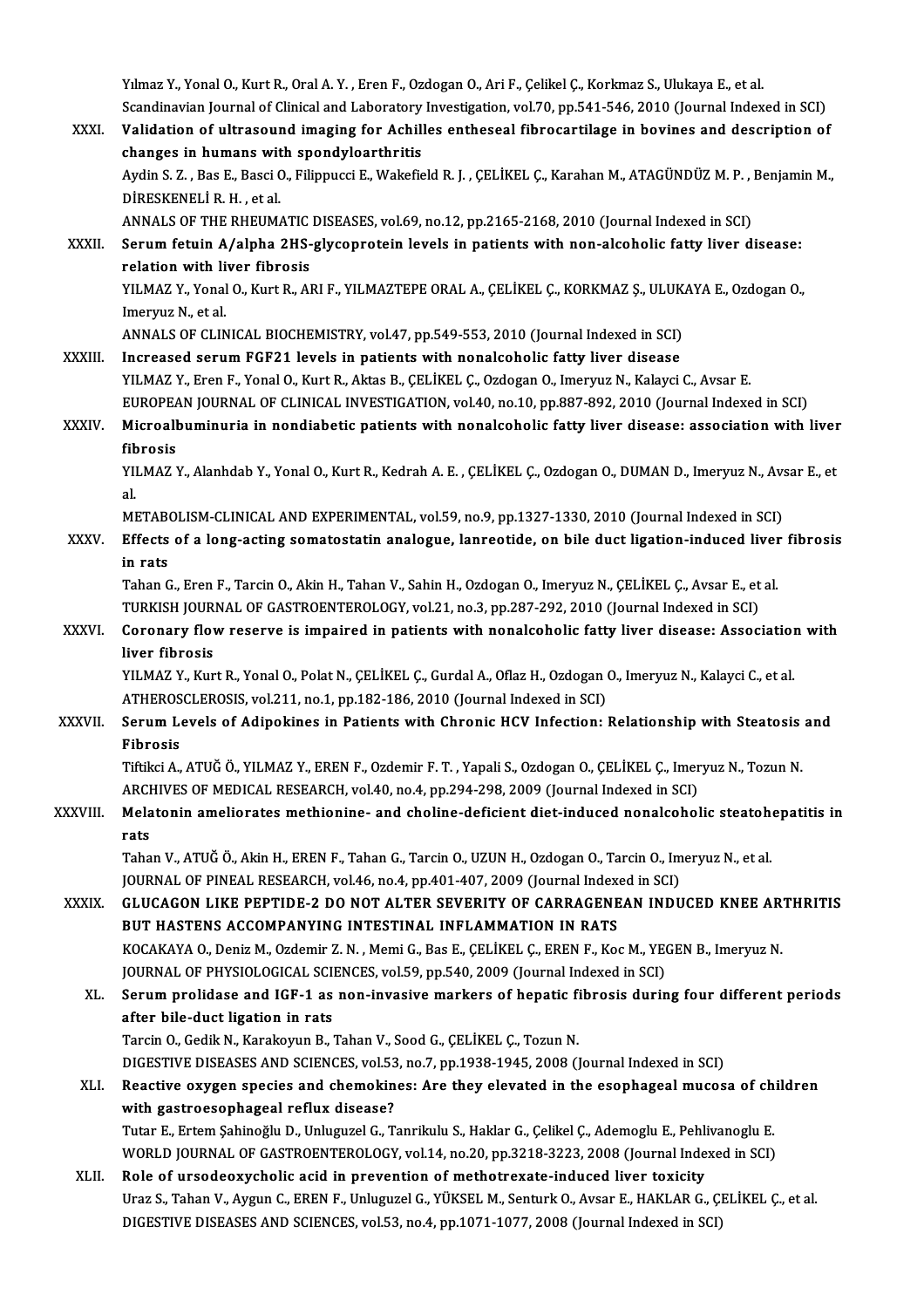| XLIII.       | Relationship between overexpression of ras p21 oncoprotein and K-ras codon 12 and 13 mutations                     |
|--------------|--------------------------------------------------------------------------------------------------------------------|
|              | in Turkish colorectal cancer patients                                                                              |
|              | AKKİPRİK M., ÇELİKEL Ç., Duesuenceli F., Soenmez O., Guellueoglu B. M., Sav A., Oezer A.                           |
|              | TURKISH JOURNAL OF GASTROENTEROLOGY, vol.19, no.1, pp.22-27, 2008 (Journal Indexed in SCI)                         |
| XLIV.        | Infliximab as an alternative treatment for Behcet disease when other therapies fail                                |
|              | Ugras M., ERTEM ŞAHİNOĞLU D., ÇELİKEL Ç., Pehlivanoglu E.                                                          |
|              | JOURNAL OF PEDIATRIC GASTROENTEROLOGY AND NUTRITION, vol.46, no.2, pp.212-215, 2008 (Journal Indexed               |
|              | in SCI)                                                                                                            |
| XLV.         | Effects of rosiglitazone on methionine-choline deficient diet-induced nonalcoholic steatohepatitis                 |
|              | Tahan V., Imeryuz N., Avsar E., Celikel C., Tozun N.                                                               |
|              | HEPATOLOGY, vol.46, no.6, pp.2045, 2007 (Journal Indexed in SCI)                                                   |
| XLVI.        | High-fat liquid "Lieber-DeCarli" diet for an animal model of nonalcoholic steatohepatitis: does it<br>really work? |
|              | Akin H., Deniz M., Tahan V., Can G., Kedrah A. E., ÇELİKEL Ç., Toezuen N., Imeryuez N.                             |
|              | HEPATOLOGY INTERNATIONAL, vol.1, no.4, pp.449-450, 2007 (Journal Indexed in SCI)                                   |
| <b>XLVII</b> | Rosiglitazone attenuates liver inflammation in a rat model of nonalcoholic steatohepatitis                         |
|              | Tahan V., Eren F., Avsar E., Yavuz D., Yuksel M., Emekli E., Imeryuz N., Celikel C., Uzun H., Haklar G., et al     |
|              | DIGESTIVE DISEASES AND SCIENCES, vol.52, no.12, pp.3465-3472, 2007 (Journal Indexed in SCI)                        |
| XLVIII.      | Effects of pentoxifylline on TNF-alpha production by peripheral blood mononuclear cells in patients                |
|              | with nonalcoholic steatohepatitis                                                                                  |
|              | Duman D. G., Ozdemir F., Birben E., Keskin O., Eksioglu-Demiralp E., Celikel C., Kalayci O., Kalayci C.            |
|              | DIGESTIVE DISEASES AND SCIENCES, vol.52, no.10, pp.2520-2524, 2007 (Journal Indexed in SCI)                        |
| XLIX.        | Primary leiomyosarcoma of the thyroid gland                                                                        |
|              | Celikel C., Sari M., Tuzuner B., Yazici M., Ozkan N.                                                               |
|              | VIRCHOWS ARCHIV, vol.451, no.2, pp.551-552, 2007 (Journal Indexed in SCI)                                          |
| L.           | Acute hepatitis attack after exposure to telithromycin                                                             |
|              | Onur O., Guneysel O., Denizbasi A., Celikel C.                                                                     |
|              | CLINICAL THERAPEUTICS, vol.29, no.8, pp.1725-1729, 2007 (Journal Indexed in SCI)                                   |
| LI.          | Epithelioid hemangioendothelioma with multiple organ involvement                                                   |
|              | Celikel C., Yumuk P. F., Basaran G., Yildizeli B., Kodalli N., Ahiskali R.                                         |
|              | APMIS, vol.115, no.7, pp.881-888, 2007 (Journal Indexed in SCI)                                                    |
| LII.         | Relation of neuroendocrine cells to transforming growth factor-alpha and epidermal growth factor                   |
|              | receptor expression in gastric adenocarcinomas: Prognostic implications                                            |
|              | Celikel C., Eren F., Gulluoglu B., Bekiroglu N., Turhal S.                                                         |
|              | PATHOLOGY & ONCOLOGY RESEARCH, vol.13, no.3, pp.215-226, 2007 (Journal Indexed in SCI)                             |
| LIII.        | Vascular endothelial growth factor, hypoxia-inducible factor 1 alpha and CD34 expressions in early-                |
|              | stage gastric tumors: Relationship with pathological factors and prognostic impact on survival                     |
|              | Cabuk D., Basaran G., Celikel C., Dane F., Yumuk P. F., Iyikesici M. S., Ekenel M., Turhal N. S.                   |
|              | ONCOLOGY, vol.72, pp.111-117, 2007 (Journal Indexed in SCI)                                                        |
|              |                                                                                                                    |

# Articles Published in Other Journals

**Tricles Published in Other Journals**<br>I. Colorectal Carcinoma in Childhood<br>Polat E. Boural: N.A. Tutar E. Colital C. I. Colorectal Carcinoma in Childhood<br>Polat E., Bayrak N.A. , Tutar E., Çelikel Ç., Tokuç A.G. , Ertem Şahinoğlu D. Colorectal Carcinoma in Childhood<br>Polat E., Bayrak N. A. , Tutar E., Çelikel Ç., Tokuç A. G. , Ertem Şahinoğlu D.<br>JPGN Reports, vol.2, no.1, pp.39, 2021 (Refereed Journals of Other Institutions)<br>The natural sourse of gastr II. The natural course of gastric intestinal metaplasia in Turkish patients: A single-center observational cohort study **JPGN Reports,<br>The natural c<br>cohort study<br>DEMIPTAS G Ö** 

The natural course of gastric intestinal metaplasia in Turkish patients: A single-cohort study<br>cohort study<br>DEMİRTAŞ C.Ö., Koldas M., Yilmaz M., Sahin M. Z. , Soykuvvet M. T. , ÇELİKEL Ç., GÜNDÜZ F.<br>MARMARA MEDICAL JOURNAL cohort study<br>DEMİRTAŞ C. Ö. , Koldas M., Yilmaz M., Sahin M. Z. , Soykuvvet M. T. , ÇELİKEL Ç., GÜNDÜZ<br>MARMARA MEDICAL JOURNAL, vol.34, no.3, pp.229-233, 2021 (Journal Indexed in ESCI)<br>Causes of anastile dugfungtion in non DEMIRTAŞ C. Ö. , Koldas M., Yilmaz M., Sahin M. Z. , Soykuvvet M. T. , ÇELİK<br>MARMARA MEDICAL JOURNAL, vol.34, no.3, pp.229-233, 2021 (Journal In<br>III. Causes of erectile dysfunction in non-alcoholic fatty liver disease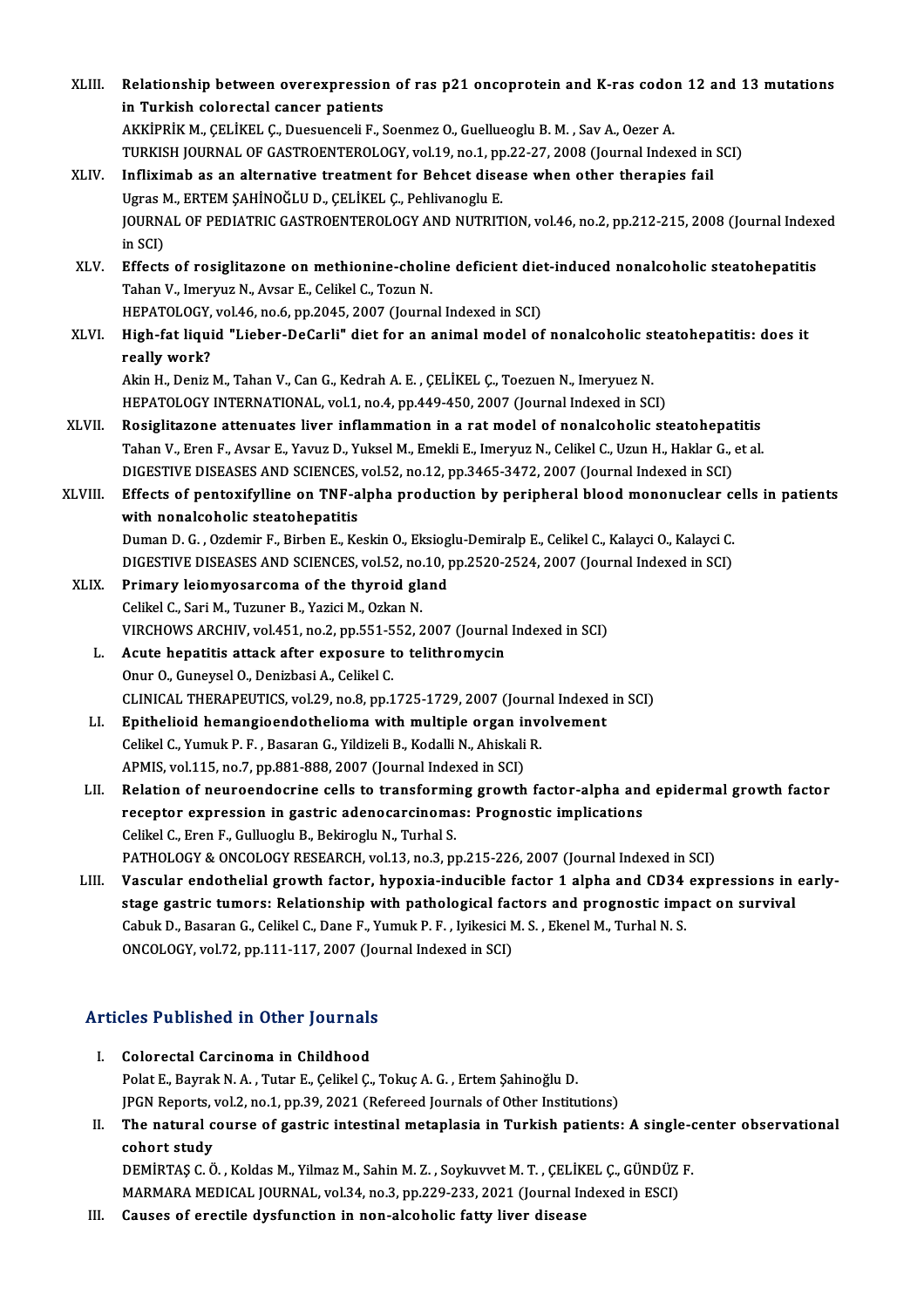KANI H. T. , ŞENER T. E. , AYKUT U. E. , DEMİRTAŞ C. Ö. , KEKLİKKIRAN Ç., ERGENÇ İ., DEMİRCİ A. F. , ÇAM H. K.<br>ÇELİKEL G. AKRAL G. et el KANI H. T. , ŞENER T. E. , AY<br>ÇELİKEL Ç., AKBAL C., et al.<br>Hanatalagı: Farum, yal 2, nı KANI H. T. , ŞENER T. E. , AYKUT U. E. , DEMİRTAŞ C. Ö. , KEKLİKKIRAN Ç., ERG<br>ÇELİKEL Ç., AKBAL C., et al.<br>Hepatology Forum, vol.2, pp.60-63, 2021 (Other Refereed National Journals)<br>Castrointestinal sarsaidesis presenting

Hepatology Forum, vol.2, pp.60-63, 2021 (Other Refereed National Journals)

- CELIKEL C., AKBAL C., et al.<br>Hepatology Forum, vol.2, pp.60-63, 2021 (Other Refereed National Journals)<br>IV. Gastrointestinal sarcoidosis presenting with malabsorption at an early age<br>Sengul O. K., Akkelle B. S., Volkan B., TURK PEDIATRI ARSIVI-TURKISH ARCHIVES OF PEDIATRICS, vol.55, pp.441-444, 2020 (Journal Indexed in ESCI)
- V. The Contribution of Additional Sampling in Cholecystectomy Materials: A Multicenter Prospective **Study** The Contribution of Additional Sampling in Cholecystectomy Materials: A Multicenter Prospective<br>Study<br>Abdullazade S., Akarca F. G. , ESENDAĞLI G., Turhan N., ERDEN E., SAVAŞ B., Markoc F., Tuncel D., Yilmaz B. O. , Saka<br>B.

**Study<br>Abdulla:<br>B., et al.<br>TURKISI** Abdullazade S., Akarca F. G. , ESENDAĞLI G., Turhan N., ERDEN E., SAVAŞ B., Markoc F., Tuncel<br>B., et al.<br>TURKISH JOURNAL OF PATHOLOGY, vol.36, no.3, pp.188-194, 2020 (Journal Indexed in ESCI)<br>IgC4 related disease in a seve

B., et al.<br>TURKISH JOURNAL OF PATHOLOGY, vol.36, no.3, pp.188-194, 2020 (Journal Indexed in ESCI)<br>VI. IgG4 related disease in a seven year old girl with multiple organ involvement: A rare presentation<br>Alticle B.S. Tut TURKISH JOURNAL OF PATHOLOGY, vol.36, no.3, pp.<br>IgG4 related disease in a seven year old girl w<br>Akkelle B. S. , Tutar E., Ergelen R., Çelikel Ç., Ertem D.<br>TURK REDIATRI ARSIVI TURKISH ARGHIVES OF RED IgG4 related disease in a seven year old girl with multiple organ involvement: A rare presentation<br>Akkelle B. S. , Tutar E., Ergelen R., Çelikel Ç., Ertem D.<br>TURK PEDIATRI ARSIVI-TURKISH ARCHIVES OF PEDIATRICS, vol.55, pp.

Akkelle B. S. , Tutar E., Ergelen R., Çelikel Ç., Ertem D<br>TURK PEDIATRI ARSIVI-TURKISH ARCHIVES OF PE<br>VII. Kolestatik Karaciğer Hastalıklarına Yaklaşım<br>CELİKEL C TURK PED<mark>I</mark><br>Kolestatik<br>ÇELİKEL Ç.<br>Türkiye Kli VII. Kolestatik Karaciğer Hastalıklarına Yaklaşım<br>ÇELİKEL Ç.<br>Türkiye Klinikleri Tıbbi Patoloji Özel Dergisi, vol.2, no.1, pp.39-50, 2017 (Other Refereed National Journals) CELİKEL Ç.<br>Türkiye Klinikleri Tıbbi Patoloji Özel Dergisi, vol.2, no.1, pp.39-50, 2017 (Other Ref<br>VIII. Gastrointestinal stromal tumors: Radiological - pathological correlation<br>FRCELEN B. ALBERALAR N.D. ASADOV B. UĞURLU M.

Türkiye Klinikleri Tıbbi Patoloji Özel Dergisi, vol.2, no.1, pp.39-50, 2017 (Other Refereed Natio<br>Gastrointestinal stromal tumors: Radiological - pathological correlation<br>ERGELEN R., ALBERALAR N. D. , ASADOV R., UĞURLU M. Gastrointestinal stromal tumors: Radiological - pathological correlation<br>ERGELEN R., ALBERALAR N. D. , ASADOV R., UĞURLU M. Ü. , Kombak E., ÇELİKEL Ç., TÜNEY D.<br>Türk Radyoloji Dergisi/Turkish Journal of Radiology, vol.35, ERGELEN R.,<br>Türk Radyolo<br>Institutions)<br>Castrointes Türk Radyoloji Dergisi/Turkish Journal of Radiology, vol.35, no.1, pp.1-5, 201<br>Institutions)<br>IX. Gastrointestinal Stromal Tümörler Radyolojik Patolojik Korelasyon<br>ERCELEN R. ALBERALAR N.D. ASADOV R. IICURLIM Ü. CELİKEL C.

- Institutions)<br>Gastrointestinal Stromal Tümörler Radyolojik Patolojik Korelasyon<br>ERGELEN R., ALBERALAR N. D. , ASADOV R., UGURLU M. Ü. , ÇELİKEL Ç., TUNEY D.<br>Türk Badyoloji Dergisi, 2016 (Other Pefereed National Jeurnale) Gastrointestinal Stromal Tümörler Radyolojik Patolojik K<br>ERGELEN R., ALBERALAR N. D. , ASADOV R., UGURLU M. Ü. , ÇELİ<br>Türk Radyoloji Dergisi, 2016 (Other Refereed National Journals)<br>HEP 2. insidense in gestris sensor, its
- ERGELEN R., ALBERALAR N. D. , ASADOV R., UGURLU M. Ü. , ÇELİKEL Ç., TUNEY D.<br>Türk Radyoloji Dergisi, 2016 (Other Refereed National Journals)<br>X. HER-2 incidence in gastric cancer, its association with prognosis and clinicop Türk Radyoloji Dergisi, 2016 (Other Refereed National Journals)<br>HER-2 incidence in gastric cancer, its association with prognosis and clinicopatl<br>UPRAK T. K. , Attaallah W., ÇELİKEL Ç., Ayranci G., Yegen C.<br>TURKISH JOURNAL HER-2 incidence in gastric cancer, its association with prognosis and clinicopath<br>UPRAK T. K., Attaallah W., ÇELİKEL Ç., Ayranci G., Yegen C.<br>TURKISH JOURNAL OF SURGERY, vol.31, no.4, pp.207-213, 2015 (Journal Indexed in E
- XI. Sıçanlarda Whey Proteini ile Oluşturulan Glutatyon Önkoşullandırmasının Karaciğer Sıcak İskemi Reperfüzyon Hasarında HemOksijenaz 1 Sistemi Üzerine Etkisi Sıçanlarda Whey Proteini ile Oluşturulan Glutatyon Önkoşullandırmasının Karaciğer Sıcak İsken<br>Reperfüzyon Hasarında Hem Oksijenaz 1 Sistemi Üzerine Etkisi<br>MANUKYAN M. N. , YAVUZ Y., ERBARUT İ., VELİOĞLU ÖĞÜNÇ A., ÇELİKEL Ç Reperfüzyon Hasarında Hem Oksijenaz 1 Sistemi Üzerine Etkisi<br>MANUKYAN M. N. , YAVUZ Y., ERBARUT İ., VELİOĞLU ÖĞÜNÇ A., ÇELİKEL Ç., YALÇIN A. S. , GÜLLÜOĞLU M. B<br>Turkish Journal of Surgery/Ulusal Cerrahi Dergisi, vol.24, no MANUKY/<br>Turkish Jo<br>Journals)<br>Sicapland Turkish Journal of Surgery/Ulusal Cerrahi Dergisi, vol.24, no.3, pp.137-144, 2008 (Other Refereed National<br>Journals)<br>XII. Sıçanlarda whey proteini ile oluşturulan glutatyon önkoşullandırmasının karaciğer sıcak iskemi<br>R
- Journals)<br>Sıçanlarda whey proteini ile oluşturulan glutatyon önkoşullan<br>reperfüzyon hasarında hem oksijenaz 1 sistemi üzerine etkisi<br>MANUKYAN M.N. YAVUZ V. ERRARUT SEVEN İ. VELİQÖLU ÖĞÜNC A Sıçanlarda whey proteini ile oluşturulan glutatyon önkoşullandırmasının karaciğer sıcak iskemi<br>reperfüzyon hasarında hem oksijenaz 1 sistemi üzerine etkisi<br>MANUKYAN M. N. , YAVUZ Y., ERBARUT SEVEN İ., VELİOĞLU ÖĞÜNÇ A., ÇE re<br>M.<br>II. MANUKYAN M. N. , YAVUZ Y., ERBARUT SEVEN İ., VELİOĞLU ÖĞÜNÇ A., ÇELİKEL Ç., YALÇII<br>B.<br>Ulusal Cerrahi Dergisi,, vol.24, no.3, pp.137-144, 2008 (Other Refereed National Journals)<br>Constis alterations of androgen resenter gane

B.<br>Ulusal Cerrahi Dergisi,, vol.24, no.3, pp.137-144, 2008 (Other Refereed National Journals)<br>XIII. Genetic alterations of androgen receptor gene and p53 by fluorescence in situ hybridization and<br>immunodatestion of hel Ulusal Cerrahi Dergisi,, vol.24, no.3, pp.137-144, 2008 (Other Refereed National Journals)<br>Genetic alterations of androgen receptor gene and p53 by fluorescence in situ<br>immunodetection of bcl-2 in prostatic intraepithelial Genetic alterations of androgen rece<br>immunodetection of bcl-2 in prostati<br>KAYA H., GÜNEY A. İ. , ÇELİKEL Ç., küllü s.<br>Marmara Medical Jaurnal val 14 no 1 nn immunodetection of bcl-2 in prostatic intraepithelial neoplasia and carcinoma<br>KAYA H., GÜNEY A. İ. , ÇELİKEL Ç., küllü s.<br>Marmara Medical Journal, vol.14, no.1, pp.207-212, 2001 (Other Refereed National Journals)

- KAYA H., GÜNEY A. İ. , ÇELİKEL Ç., küllü s.<br>Marmara Medical Journal, vol.14, no.1, pp.207-212, 2001 (Other Refereed National Journals)<br>XIV. Insulin-like growth factor-1 decreases apoptopic cell death, but not proapopto Marmara Medical Journal, vol.14, no.1, pp.207-212, 2001 (Other Refereed National J<br>Insulin-like growth factor-1 decreases apoptopic cell death, but not proap<br>expression in a transient forebrain ischemia-reperfusion model i Insulin-like growth factor-1 decreases apoptopic cell dea<br>expression in a transient forebrain ischemia-reperfusion<br>Aktan N. Afşar S., Ince-Günal D., ÇELİKEL Ç., Coşkun T., YEGEN B.<br>Marmara Medical Jaurnal val 14, no 2, np expression in a transient forebrain ischemia-reperfusion model in the rat<br>Aktan N. Afşar S., Ince-Günal D., ÇELİKEL Ç., Coşkun T., YEGEN B.<br>Marmara Medical Journal, vol.14, no.3, pp.147-153, 2001 (Refereed Journals of Othe
- XV. Prostat adenokarsinomunda p53 ekspresyonu: Histopatolojik parametreler ve apoptoz ile ilişkisi. ÇELİKEL Ç., KAYA H., EKİCİOĞLU G., küllü s. Prostat adenokarsinomunda p53 ekspresyonu: Histopatolojik parameti<br>ÇELİKEL Ç., KAYA H., EKİCİOĞLU G., küllü s.<br>Türk Patoloji Dergisi, vol.16, pp.53-56, 2000 (Other Refereed National Journals)<br>Hamadiyaliz bastalarında banat
- XVI. Hemodiyaliz hastalarında hepatit C histomorfolojisi: üremisi olmayan hepatit C olguları ile Türk Patoloji Dergisi, vol.16,<br>Hemodiyaliz hastalarında<br>karşılaştırmalı sonuçları.<br>CELİKEL C. 211201 f. KANA H

ÇELİKEL Ç., avşar f., KAYA H., küllü s.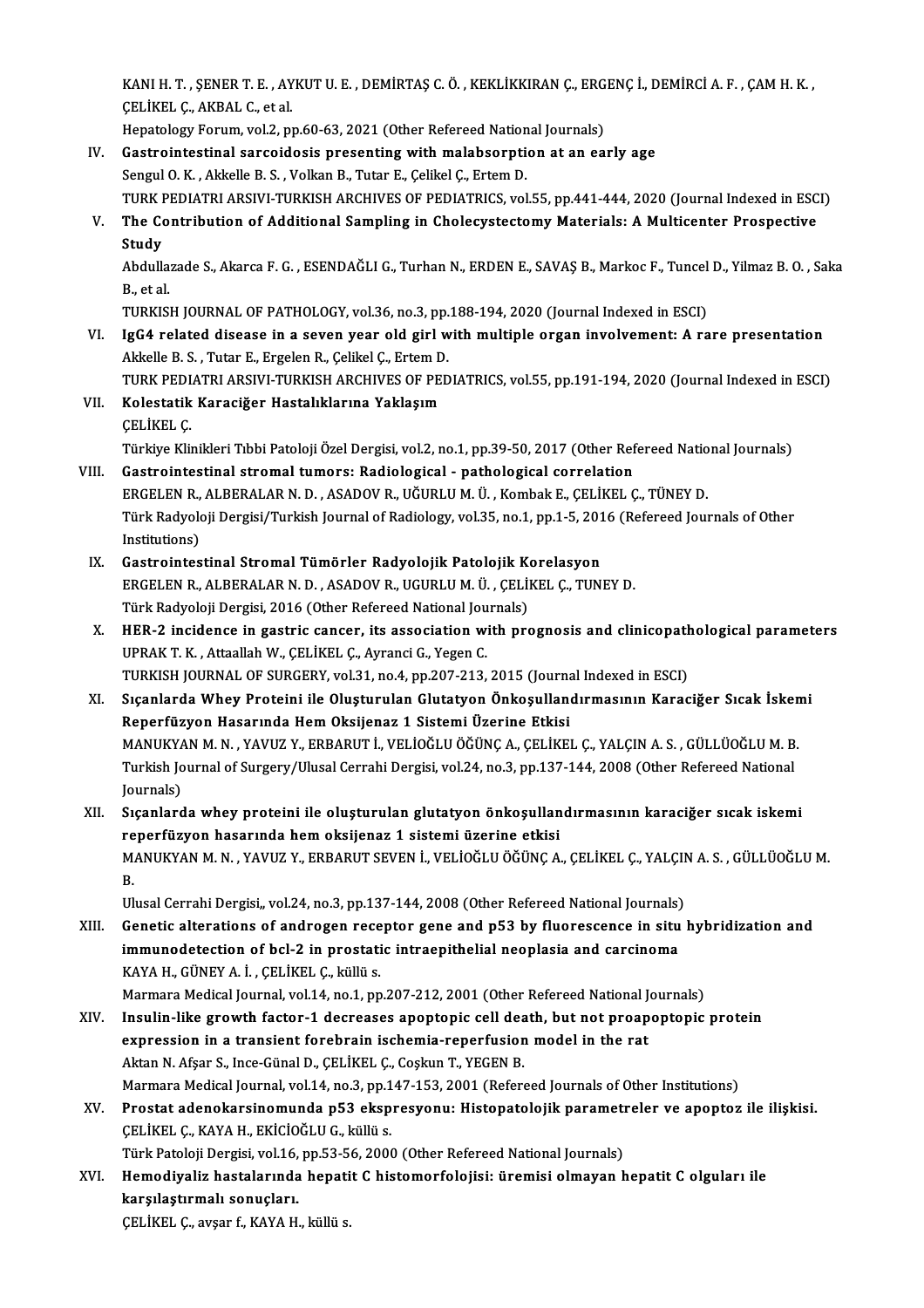Patoloji Bülteni, vol.17, no.2, pp.80-83, 2000 (Other Refereed National Journals)

### Refereed Congress / Symposium Publications in Proceedings

I. KOLOREKTAL KARSINOMLARDA DNA YANLIŞEŞLEŞME ONARIM(MISMATCH REPAIR) TOOR GÖNBLOGS / GJ.MPOORIM I RENGRIGNE IN TTOGGÖRINGS<br>KOLOREKTAL KARSINOMLARDA DNA YANLIŞEŞLEŞME ONARIM (MISMATCH REP<br>GENPROTENLERI (MMR) SONUÇLARIMIZ VE MMRKAYBI GÖSTEREN OLGULARIN<br>HISTORATOLOUKÖZELLIKLERI KOLOREKTAL KARSINOMLARD<br>GENPROTENLERI (MMR) SONU<br>HISTOPATOLOJIKÖZELLIKLERI<br>KOVINCUEP A-CELİKEL C-SAHİN GENPROTENLERI (MMR) SONUÇLARIMIZ VE MMR.<br>HISTOPATOLOJIKÖZELLIKLERI<br>KOYUNCUER A., ÇELİKEL Ç., ŞAHİN ÖZKAN H., KESKİN B.<br>29. ULUSAL BATOLOU KONCRESİ Turkov. 22., 26 Ostoba HISTOPATOLOJIKÖZELLIKLERI<br>KOYUNCUER A., ÇELİKEL Ç., ŞAHİN ÖZKAN H., KESKİN B.<br>29. ULUSAL PATOLOJİ KONGRESİ, Turkey, 23 - 26 October 2019, vol.3, pp.13

- KOYUNCUER A., ÇELİKEL Ç., ŞAHİN ÖZKAN H., KESKİN B.<br>29. ULUSAL PATOLOJİ KONGRESİ, Turkey, 23 26 October 2019, vol.3, pp.13<br>II. Fokal Adenokarsinom Komponenti İçeren Primer NonGestasyonel Rektal Koryokarsinom<br>ÖZCÜP M. ÖZGÜR M., ERBARUT SEVEN İ., EREN Ş. F. , ÇELİKEL Ç.<br>29. Ulusal Patoloji Kongresi, Trabzon, Trabzon, Turkey, 23 - 26 October 2019 Fokal Adenokarsinom Komponenti İçeren Primer NonGestasyonel Re<br>ÖZGÜR M., ERBARUT SEVEN İ., EREN Ş. F. , ÇELİKEL Ç.<br>29. Ulusal Patoloji Kongresi, Trabzon, Trabzon, Turkey, 23 - 26 October 2019<br>H nyloni infestion mey mimis s ÖZGÜR M., ERBARUT SEVEN İ., EREN Ş. F. , ÇELİKEL Ç.<br>29. Ulusal Patoloji Kongresi, Trabzon, Trabzon, Turkey, 23 - 26 October<br>III. H. **pylori infection may mimic coeliac serology and morphology.**<br>SAHIN AVVELLE B. TUTAR E. VA
- ŞAHİN AKKELLE B., TUTAR E., KALAYCIK ŞENGÜL Ö., VOLKAN B., ÇELİKEL Ç., ERTEM ŞAHİNOĞLU D.<br>ESPGHAN 52. Annual Meeting, United Kingdom, 5 08 June 2019, no.1 H.pylori infection may mimic coeliac serology and morphology<br>SAHİN AKKELLE B., TUTAR E., KALAYCIK ŞENGÜL Ö., VOLKAN B., ÇELİI<br>ESPGHAN 52. Annual Meeting, United Kingdom, 5 - 08 June 2019, no.1<br>Dess serologis tests reliably
- IV. Does serologic tests reliably reflect mucosal recovary in coeliac children? ESPGHAN 52. Annual Meeting, United Kingdom, 5 - 08 June 2019, no.1<br>Does serologic tests reliably reflect mucosal recovary in coeliac children?<br>ŞENGÜL KALAYCIK Ö., VOLKAN B., AKKELLE ŞAHİN B., TUTAR E., ÇELİKEL Ç., ERTEM ŞA 52th Annual Meeting of the European Society of Paediatric Gastroenterology, Hepatology and Nutrition, 5 - 08 June<br>2019 **ŞENGI<br>52th /<br>2019**<br>Value S2th Annual Meeting of the European Society of Paediatric Gastroenterology, Hepatology and Nutrition, 5<br>2019<br>V. Value of anti-tTG IgA in screening of coeliac disease in asymptomatic children with high-risk.<br>2014 AVCIX SENC
- 2019<br>Value of anti-tTG IgA in screening of coeliac disease in asymptomatic children with high<br>KALAYCIK ŞENGÜL Ö., TUTAR E., ŞAHİN AKKELLE B., Volkan B., ÇELİKEL Ç., ERTEM ŞAHİNOĞLU D.<br>2th Annual Meeting of the European Soc Value of anti-tTG IgA in screening of coeliac disease in asymptomatic children with high-risk.<br>KALAYCIK ŞENGÜL Ö., TUTAR E., ŞAHİN AKKELLE B., Volkan B., ÇELİKEL Ç., ERTEM ŞAHİNOĞLU D.<br>2th Annual Meeting of the European So KALAYCIK ŞENGÜL Ö., TUTAR E., ŞAHİN AKKELLE B., Volkan B., ÇELİKEL Ç., ERTEM ŞAHİNOĞLU D.<br>2th Annual Meeting of the European Society of Paediatric Gastroenterology, Hepatology and Nutrition, GLASKOV,<br>İSKOÇYA, 5 - 08 June 2
- VI. Does serologic tests reliably reflect mucosal recovary in coeliac children? İSKOÇYA, 5 - 08 June 2019, vol.68, no.1, pp.86<br>Does serologic tests reliably reflect mucosal recovary in coeliac children?<br>ŞENGÜL KALAYCIK Ö., Volkan B., AKKELLE ŞAHİN B., TUTAR E., ÇELİKEL Ç., ERTEM ŞAHİNOĞLU D.<br>52th Annu Does serologic tests reliably reflect mucosal recovary in coeliac children?<br>ŞENGÜL KALAYCIK Ö., Volkan B., AKKELLE ŞAHİN B., TUTAR E., ÇELİKEL Ç., ERTEM ŞAHİNOĞLU D.<br>52th Annual Meeting of the European Society of Paediatri **ŞENGÜL KAL<br>52th Annual<br>2019, vol.68<br>Dees serels** S2th Annual Meeting of the European Society of Paediatric Gastroenterology, Hepatc<br>2019, vol.68<br>VII. Does serologic tests reliably reflect mucosal recovary in coeliac children?<br>SENCÜL KALAYCIK Ö, Volkan B, AKKELLE SAHIN B,
- 2019, vol.68<br>Does serologic tests reliably reflect mucosal recovary in coeliac children?<br>ŞENGÜL KALAYCIK Ö., Volkan B., AKKELLE ŞAHİN B., TUTAR E., ÇELİKEL Ç., ERTEM ŞAHİNOĞLU D.<br>E<sup>2th Annual Meeting of the Euronean Seciet</sup> VII. Does serologic tests reliably reflect mucosal recovary in coeliac children?<br>ŞENGÜL KALAYCIK Ö., Volkan B., AKKELLE ŞAHİN B., TUTAR E., ÇELİKEL Ç., ERTEM ŞAHİNOĞLU D.<br>52th Annual Meeting of the European Society of Paed ŞENGÜL KALAYCIK Ö., Volkan B., AKKELLE ŞAHİN<br>52th Annual Meeting of the European Society of P<br>United Kingdom, 5 - 08 June 2019, vol.68, pp.152<br>Presentation of soolies disease diseneesd b 52th Annual Meeting of the European Society of Paediatric Gastroenterology, Hepatology and Nutrition, G<br>United Kingdom, 5 - 08 June 2019, vol.68, pp.152<br>VIII. Presentation of coeliac disease diagnosed by screening in child

### United Kingdom, 5 - 08 June 2019, vol.68, pp.152<br>Presentation of coeliac disease diagnosed by screening in children with type 1 dia<br>different?<br>Akkelle B. S. , Sengul O., Volkan B., TUTAR E., CELIKEL C., BEREKET A., ERTEM S Presentation of coeliac disease diagnosed by screening in children with type 1 dieneral<br>different?<br>Akkelle B. S. , Sengul O., Volkan B., TUTAR E., ÇELİKEL Ç., BEREKET A., ERTEM ŞAHİNOĞLU D.<br>52th ESPCHAN United Kingdom A5 J

different?<br>Akkelle B. S. , Sengul O., Volkan B., TUTAR E., ÇELİKEL Ç., BEREKET A., ERTEI<br>52th ESPGHAN, United Kingdom, 05 June 2019 - 08 June 2109, vol.68, no.1<br>Dess Saralagis Tests Boliably Beflest Musessl Besovery in Goo

- IX. Does Serologic Tests Reliably Reflect Mucosal Recovery in Coeliac Children?<br>Sengul O., TUTAR E., Akkelle B. S., Volkan B., ÇELİKEL Ç., ERTEM ŞAHİNOĞLU D. 52th ESPGHAN, United Kingdom, 05 June 2019 - 08 June 2109, vol.68, no.1<br>Does Serologic Tests Reliably Reflect Mucosal Recovery in Coeliac Chi<br>Sengul O., TUTAR E., Akkelle B. S. , Volkan B., ÇELİKEL Ç., ERTEM ŞAHİNOĞLU D.<br>5 Does Serologic Tests Reliably Reflect Mucosal Recovery in Coeliac Children?<br>Sengul O., TUTAR E., Akkelle B. S. , Volkan B., ÇELİKEL Ç., ERTEM ŞAHİNOĞLU D.<br>52nd Annual Meeting of the European Society of Paediatric Gastroent Sengul O., TUTAR E., Akkelle B. S. , Volka<br>52nd Annual Meeting of the European S<br>Kingdom, 5 - 08 June 2019, vol.68, no.1<br>Kanagičer Kilosel I europlaruun Bat 52nd Annual Meeting of the European Society of Paediatric Gastroenterology, He<br>Kingdom, 5 - 08 June 2019, vol.68, no.1<br>X. Karaciğer Kilesel Lezyonlarının Patolojisinde Lenfoma Tanısının Önemi<br>KESKİN B. CELİKEL G. BOZKUPT S
- Kingdom, 5 08 June 2019, vol.68, no.1<br>Karaciğer Kilesel Lezyonlarının Patolojisinde Le<br>KESKİN B., ÇELİKEL Ç., BOZKURT S.<br>Ulusal Patoloji Kongresi, Turkey, 27 30 October 2018 X. Karaciğer Kilesel Lezyonlarının Patolojisinde Lenfoma Tanısının Önemi
- XI. Interobserver agreement study in gastric dysplasia using endoscopic biopsies Ulusal Patoloji Kongresi, Turkey, 27 - 30 October 2018<br>Interobserver agreement study in gastric dysplasia using endoscopic biopsies<br>ERDAMAR ÇETİN A.S. , ÇELİKEL Ç., ARICI D. S. , CEYRAN A. B. , GÜLLÜOĞLU M., YILMAZ ÖZGÜVEN Interobserver agreement study in gastric dysp<br>ERDAMAR ÇETİN A.S., ÇELİKEL Ç., ARICI D.S., CEYR<br>30. avrupa patoloji kongresi, 8 - 12 September 2018<br>The conrelation between bistanathologis steats ERDAMAR ÇETİN A.S., ÇELİKEL Ç., ARICI D.S., CEYRAN A.B., GÜLLÜOĞLU M., YILMAZ ÖZGÜVEN M.B., BAĞCI<br>30. avrupa patoloji kongresi, 8 - 12 September 2018<br>XII. The correlation between histopathologic steatosis/fibrosis and
- 30. avrupa patoloji kongresi, 8 12 September 2018<br>The correlation between histopathologic steatosis/fibrosis and various non-invasive imaging and<br>blood fibrosis indicators of overweight and obese children The correlation between histopathologic steatosis/fibrosis and various no<br>blood fibrosis indicators of overweight and obese children<br>Tutar E., Akkelle B. Ş. , Kesici C. B. , Yılmaz Y., Çelikel Ç., Ergelen R., Ertem Şahinoğ 51th Annual Meeting of the European Society of Paediatric Gastroenterology, Hepatology and Nutrition, Geneve,<br>Switzerland, 9 - 12 May 2018, vol.66, pp.646 Tutar E., Akkelle B. Ş. , Kesici C. B. , Yılmaz Y.,<br>51th Annual Meeting of the European Societ<br>Switzerland, 9 - 12 May 2018, vol.66, pp.646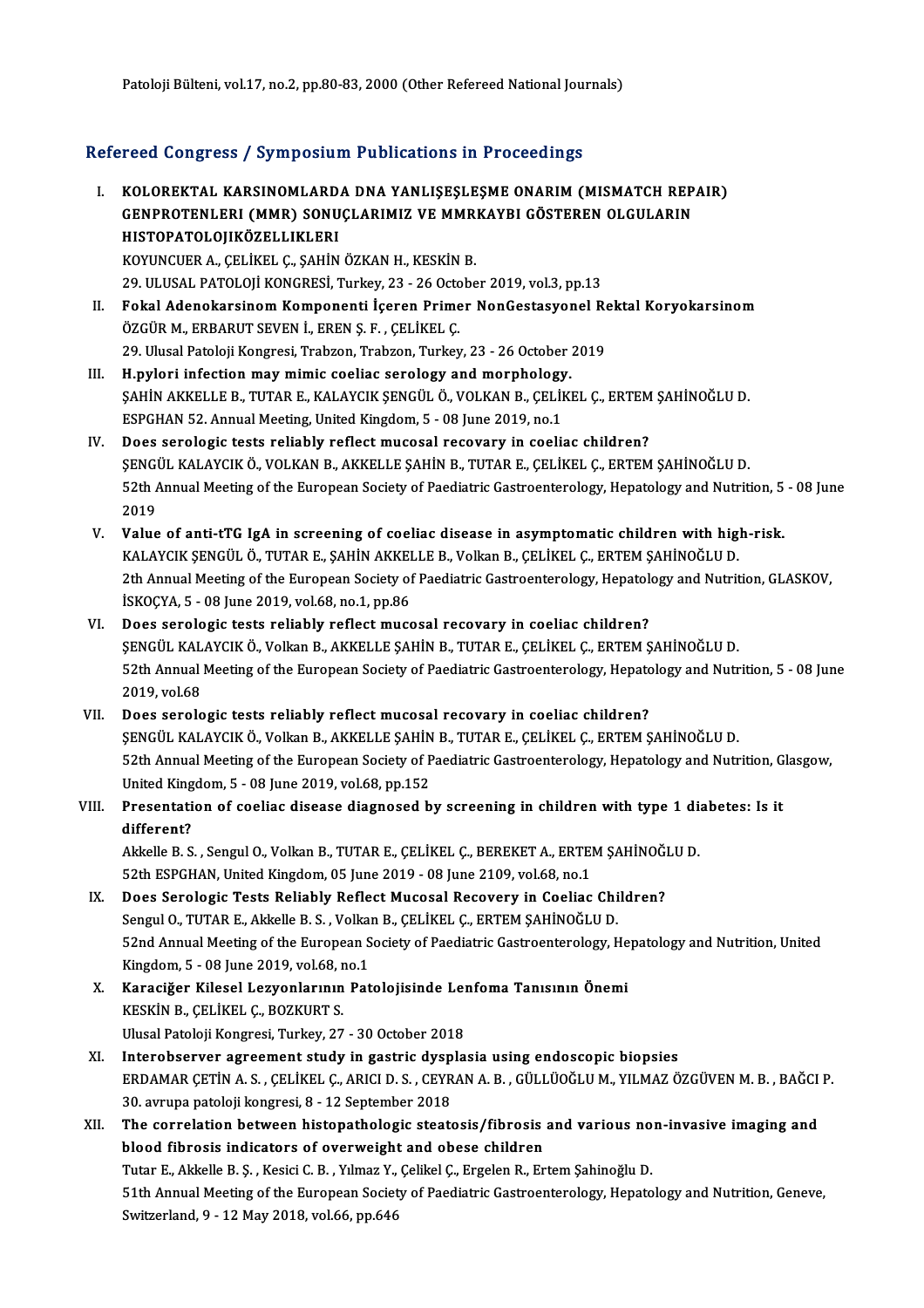- XIII. Iron deficiency anemia in coeliac patients: is there a role of concommitant H.pylori infection?<br>AKKELLE R.S. VOLKAN R.SENCÜLÖ K. TUTAR E. CELIKEL G. ERTEM SAHINOČLU D. Iron deficiency anemia in coeliac patients: is there a role of concommitant H.<sub>]</sub><br>AKKELLE B. Ş., VOLKAN B., ŞENGÜL Ö. K. , TUTAR E., ÇELİKEL Ç., ERTEM ŞAHİNOĞLU D.<br>E1th Annual Meeting of the European Seciety of Beedistric Iron deficiency anemia in coeliac patients: is there a role of concommitant H.pylori infection<br>AKKELLE B. Ş. , VOLKAN B., ŞENGÜL Ö. K. , TUTAR E., ÇELİKEL Ç., ERTEM ŞAHİNOĞLU D.<br>51th Annual Meeting of the European Society AKKELLE B. Ș. , VOLKAN B., ȘENGÜL Ö. K. , TUTAR E., ÇELİKEL Ç., ERTEM ŞAHİNOĞLU D.<br>51th Annual Meeting of the European Society of Paediatric Gastroenterology, Hepatology and Nutrition,<br>Switzerland, 9 - 12 May 2018, vol.66, 51th Annual Meeting of the European Society of Paediatric Gastroenterology, Hepa<br>Switzerland, 9 - 12 May 2018, vol.66, pp.231<br>XIV. The Presentation of Coeliac Disease: Urban and Rural Regions of Turkey<br>Volkan B. Akkalle B.
- Switzerland, 9 12 May 2018, vol.66, pp.231<br>The Presentation of Coeliac Disease: Urban and Rural Regions of Turkey<br>Volkan B., Akkelle B. S. , Sengul O., BAYRAK N. A. , Polat E., ÖZTÜRK B., TUTAR E., ÇELİKEL Ç., ERTEM ŞAHİ The Presentation of Coeliac Disease: Urban and Rural Regions of Turk<br>Volkan B., Akkelle B. S. , Sengul O., BAYRAK N. A. , Polat E., ÖZTÜRK B., TUTAR E., O<br>51th Annual Meeting of the ESPGHAN, Cenevre, 9 - 12 May 2018, vol.6 Volkan B., Akkelle B. S., Sengul O., BAYRAK N. A., Polat E., ÖZTÜRK B., TUTAR E., ÇELİKEL Ç., ERTEM :<br>51th Annual Meeting of the ESPGHAN, Cenevre, 9 - 12 May 2018, vol.66, pp.238<br>XV. Diagnosis and features of debilitating
- 51th Annual Meeting of the ESPGHAN, Cenevre, 9 12 May 2018, vol.66, pp.238<br>Diagnosis and features of debilitating phenotype: perianal fistulising Crohn'xxs disease<br>AKKELLE B. Ş. , VOLKAN B., ŞENGÜL Ö. K. , TUTAR E., ERGE Diagnosis and features of debilitating phenotype: perianal fistulising Crohn'xxs disease<br>AKKELLE B. S. , VOLKAN B., ŞENGÜL Ö. K. , TUTAR E., ERGELEN R., YARDIMCI S., ÇELİKEL Ç., ERTEM ŞAHİNOĞLU D.<br>51th Annual Meeting of th AKKELLE B. Ş. , VOLKAN B., ŞENGÜL Ö. K. , TU<br>51th Annual Meeting of the European Society<br>Switzerland, 9 - 12 May 2018, vol.66, pp.588<br>Change in Clinical nattern of Bediatric C 51th Annual Meeting of the European Society of Paediatric Gastroenterology, Hepatology and Nutrition, CENEVRE,<br>Switzerland, 9 - 12 May 2018, vol.66, pp.588<br>XVI. Change in Clinical pattern of Pediatric Coeliac Disease
- Volkan B., Akkelle B. S. , Sengul O., BAYRAK N. A. , Polat E., ÖZTÜRK B., TUTAR E., ÇELİKEL Ç., ERTEM ŞAHİNOĞLU D. Change in Clinical pattern of Pediatric Coeliac Disease<br>Volkan B., Akkelle B. S. , Sengul O., BAYRAK N. A. , Polat E., ÖZTÜRK B., TUTAR E., ÇELİKEL Ç., ERTE!<br>51th Annual Meeting of the ESPGHAN, Cenevre, Switzerland, 9 - 12 Volkan B., Akkelle B. S. , Sengul O., BAYRAK N. A. , Polat E., ÖZTÜRK B., TUTAR E., ÇELİKEL Ç., ERTEM ŞAHİN<br>51th Annual Meeting of the ESPGHAN, Cenevre, Switzerland, 9 - 12 May 2018, vol.66, pp.239-240<br>XVII. Iron deficienc
- 51th Annual Meeting of the ESPGHAN, Cenevre, Switzerland, 9 12 May 2018, v<br>Iron deficiency anemia in coeliac disease: Is there a role of concommi<br>Akkelle B. S. , Volkan B., Sengul O., TUTAR E., ÇELİKEL Ç., ERTEM ŞAHİNOĞL Iron deficiency anemia in coeliac disease: Is there a role of concommitant H. <sub>I</sub><br>Akkelle B. S. , Volkan B., Sengul O., TUTAR E., ÇELİKEL Ç., ERTEM ŞAHİNOĞLU D.<br>51th Annual Meeting of ESPGHAN, Geneve, Switzerland, 9 - 12 M Akkelle B. S. , Volkan B., Sengul O., TUTAR E., ÇELİKEL Ç., ERTEM ŞAHİNOĞLU D.<br>51th Annual Meeting of ESPGHAN, Geneve, Switzerland, 9 - 12 May 2018, vol.66, pp.231<br>707 XVIII. Cölvak hastalığı tanı yaşı ve başvuru sempt
- 51th Annual Meeting of ESPGHAN, Geneve, Switzerland, 9 12 May 2018, vol.66, pp.231<br>Çölyak hastalığı tanı yaşı ve başvuru semptomları son yıllarda değişiyor mu?<br>VOLKAN B., ŞAHİN AKKELLE B., KALAYCIK ŞENGÜL Ö., BAYRAK N. A ERTEM ŞAHİNOĞLU D.<br>12. Ulusal Çocuk Gastroenteroloji, Hepatoloji ve Beslenme Kongresi, Turkey, 18 - 21 April 2018 VOLKAN B., ŞAHİN AKKELLE B., KALAYCIK ŞENGÜL Ö., BAYRAK N. A. , POLAT E., ÖZTÜRK B., TUT<br>ERTEM ŞAHİNOĞLU D.<br>12. Ulusal Çocuk Gastroenteroloji, Hepatoloji ve Beslenme Kongresi, Turkey, 18 - 21 April 2018<br>Bediatrik sıraba ba

XIX. Pediatrik crohn hastalarında fistülizan perianal tutulumun değerlendirilmesi. 12. Ulusal Çocuk Gastroenteroloji, Hepatoloji ve Beslenme Kongresi, Turkey, 18 - 21 April 2018<br>Pediatrik crohn hastalarında fistülizan perianal tutulumun değerlendirilmesi.<br>ŞAHİN AKKELLE B., VOLKAN B., KALAYCIK ŞENGÜL Ö., Pediatrik crol<br>ŞAHİN AKKELL<br>ŞAHİNOĞLU D.<br>12 Hhrel Cecu SAHİN AKKELLE B., VOLKAN B., KALAYCIK ŞENGÜL Ö., TUTAR E., ERGELEN R., YARD<br>ŞAHİNOĞLU D.<br>12. Ulusal Çocuk Gastroenteroloji ve Beslenme Kongresi, Turkey, 18 - 21 April 2018<br>A Betroenestiye Evalustion of The Enithelial Chang

12. Ulusal Çocuk Gastroenteroloji ve Beslenme Kongresi, Turkey, 18 - 21 April 2018

SAHİNOĞLU D.<br>12. Ulusal Çocuk Gastroenteroloji ve Beslenme Kongresi, Turkey, 18 - 21 April 2018<br>XX. A Retrospective Evaluation of The Epithelial Changes and Neoplasms of The Gallbladder in Turkey: A<br>Multicentre Study A Retrospective Evaluation of The Epithelial Changes and Neoplasms of The Gallbladder in Turkey:<br>Multicentre Study<br>ESENDAĞLI G., AKARCA F. G. , BALCI S., ARGON A., ERHAN S. Ş. , TURHAN N., İNCE ZENGİN N., HALLAÇ KESER S.,<br>

Multicentre Study<br>ESENDAĞLI G., AKARCA<br>ÇELİK B., BULUT T., et al.<br>27. Illucal Patolaji Kangr ESENDAĞLI G., AKARCA F. G. , BALCI S., ARGON A., ERHAN S. ,<br>ÇELİK B., BULUT T., et al.<br>27. Ulusal Patoloji Kongresi, Turkey, 15 - 18 November 2017<br>Kolosistektomi Materuallerinde Veni Barsa Alımının Te

XELİK B., BULUT T., et al.<br>27. Ulusal Patoloji Kongresi, Turkey, 15 - 18 November 2017<br>XXI. Kolesistektomi Materyallerinde Yeni Parça Alımının Tanıya Katkısı: Çok Merkezli Prospektif Çalışma 27. Ulusal Patoloji Kongresi, Turkey, 15 - 18 November 2017<br>Kolesistektomi Materyallerinde Yeni Parça Alımının Tanıya Katkısı: Çok Merkezli Prospektif Çalış<br>ABDULLAZADE S., AKARCA F. G. , ESENDAĞLI G., TURHAN N., ERDEN E., Kolesistektomi Materyallerinde Ye<br>ABDULLAZADE S., AKARCA F. G. , ESEN<br>TUNÇEL D., ÖZGÜVEN YILMAZ B., et al.<br>27. Ulucal Pataleji Kangresi Turkay, 15 ABDULLAZADE S., AKARCA F. G. , ESENDAĞLI G., TURHAN N.,<br>TUNÇEL D., ÖZGÜVEN YILMAZ B., et al.<br>27. Ulusal Patoloji Kongresi, Turkey, 15 - 18 November 2017<br>Mesenshumal Stam Calls in Pat Hanatis Eihnesis MMed

- TUNÇEL D., ÖZGÜVEN YILMAZ B., et al.<br>27. Ulusal Patoloji Kongresi, Turkey, 15 18 November 2017<br>XXII. Mesenchymal Stem Cells in Rat Hepatic Fibrosis MModel: Benefits? Mechanism of Action?<br>DIMAN D. UĞURLUM Ü. Fibandab N. A 27. Ulusal Patoloji Kongresi, Turkey, 15 - 18 November 2017<br>Mesenchymal Stem Cells in Rat Hepatic Fibrosis MModel: Benefits? Mechanism of<br>DUMAN D., UĞURLU M. Ü. , zibandeh N., Akkoç T., Banzragc M., Genç D., ÇELİKEL Ç., AK DUMAN D., UĞURLU M. Ü. , zibandeh N., Akkoç T., Banzragc M., Genç D., ÇELİKEL Ç., AKKOÇ T.<br>World Congress of Gastroenterology, Orlando, United States Of America, 13 - 18 October 2017, vol.112, pp.521 DUMAN D., UĞURLU M. Ü. , zibandeh N., Akkoç T., Banzragc M., Genç D., ÇELİKEL Ç., AKKOÇ T.<br>World Congress of Gastroenterology, Orlando, United States Of America, 13 - 18 October 2017, vol.11<br>XXIII. Mesenchymal Stem Cells i
- World Congress of Gastroenterology, Orlando, United States Of America, 13 18 October 201<br>Mesenchymal Stem Cells in Rat Hepatic Fibrosis MModel: Benefits? Mechanism of<br>DUMAN D., Ugurlu U. M., Zibandeh N., Akkoc T., Banzra Mesenchymal Stem Cells in Rat Hepatic Fibrosis MModel: Benefits? Mechanism of Action?<br>DUMAN D., Ugurlu U. M. , Zibandeh N., Akkoc T., Banzragch M., Genc D., ÇELİKEL Ç., AKKOÇ T.<br>82nd Annual Scientific Meeting of the Americ DUMAN D., Ugurlu U. M. , Zibandeh N., Akkoc T., Banzragch M., Genc D., ÇELİKEL Ç., AKKOÇ T.<br>82nd Annual Scientific Meeting of the American-College-of-Gastroenterology (ACG), Florida, United States Of<br>America, 13 - 18 Octob 82nd Annual Scientific Meeting of the American-College-of-Gastro-<br>America, 13 - 18 October 2017, vol.112<br>XXIV. Mucinous cystic neoplasm of the liver in a young patient<br>is contained in a pozymetrane encountry of the liver c
- America, 13 18 October 2017, vol.112<br>Mucinous cystic neoplasm of the liver in a young patient<br>İŞGÖR İ. Ş., BOZKURTLAR E., ERGELEN R., YEĞEN C., ÇELİKEL Ç.<br>FUROPEAN PATHOLOCY CONCRESS 2017-1 06 Sontamber 201 Mucinous cystic neoplasm of the liver in a young patient<br>İŞGÖR İ. Ş. , BOZKURTLAR E., ERGELEN R., YEĞEN C., ÇELİKEL Ç.<br>EUROPEAN PATHOLOGY CONGRESS 2017, 1 - 06 September 2017, vol.471, pp.319<br>Türkiyedeki banatasellüler ada

### İŞGÖR İ. Ş. , BOZKURTLAR E., ERGELEN R., YEĞEN C., ÇELİKEL Ç.<br>EUROPEAN PATHOLOGY CONGRESS 2017, 1 - 06 September 2017, vol.471, pp.319<br>XXV. Türkiyedeki hepatosellüler adenomların yeniden değerlendirilmesi ve alttiplend EUROPEAN PATHOLOGY CONGRE<br>Türkiyedeki hepatosellüler ad<br>merkezli retrospektif çalışma<br>DENİZ Kaumatay Sa Farroll Lavu Türkiyedeki hepatosellüler adenomların yeniden değerlendirilmesi ve alttiplendirilmesi: çok<br>merkezli retrospektif çalışma<br>DENİZ K., umetsu S., Ferrell L., YILMAZ BARBET F., GÜLLÜOĞLU M., SAĞOL Ö., Bülbül doğusoy g., KIRIML

merkezli retrospektif çalışm<br>DENİZ K., umetsu S., Ferrell L., Y<br>H. , TURHAN N., DORAN F., et al.<br>11. Ulucal Hanataleji Kangresi 7 DENİZ K., umetsu S., Ferrell L., YILMAZ BARBET F., GÜLLÜ<br>H. , TURHAN N., DORAN F., et al.<br>11. Ulusal Hepatoloji Kongresi, Turkey, 11 - 17 May 2017<br>Mesanshumal Stam Calla are amerging sunative ant H. , TURHAN N., DORAN F., et al.<br>11. Ulusal Hepatoloji Kongresi, Turkey, 11 - 17 May 2017<br>XXVI. Mesenchymal Stem Cells are emerging curative option in hepatic fibrosis model of rats

DUMAND.,UĞURLUM.Ü. ,AkkoçT.,ZibandehN.,BanzragchM.,GENÇD.,ÇELİKEL Ç.,AKKOÇT.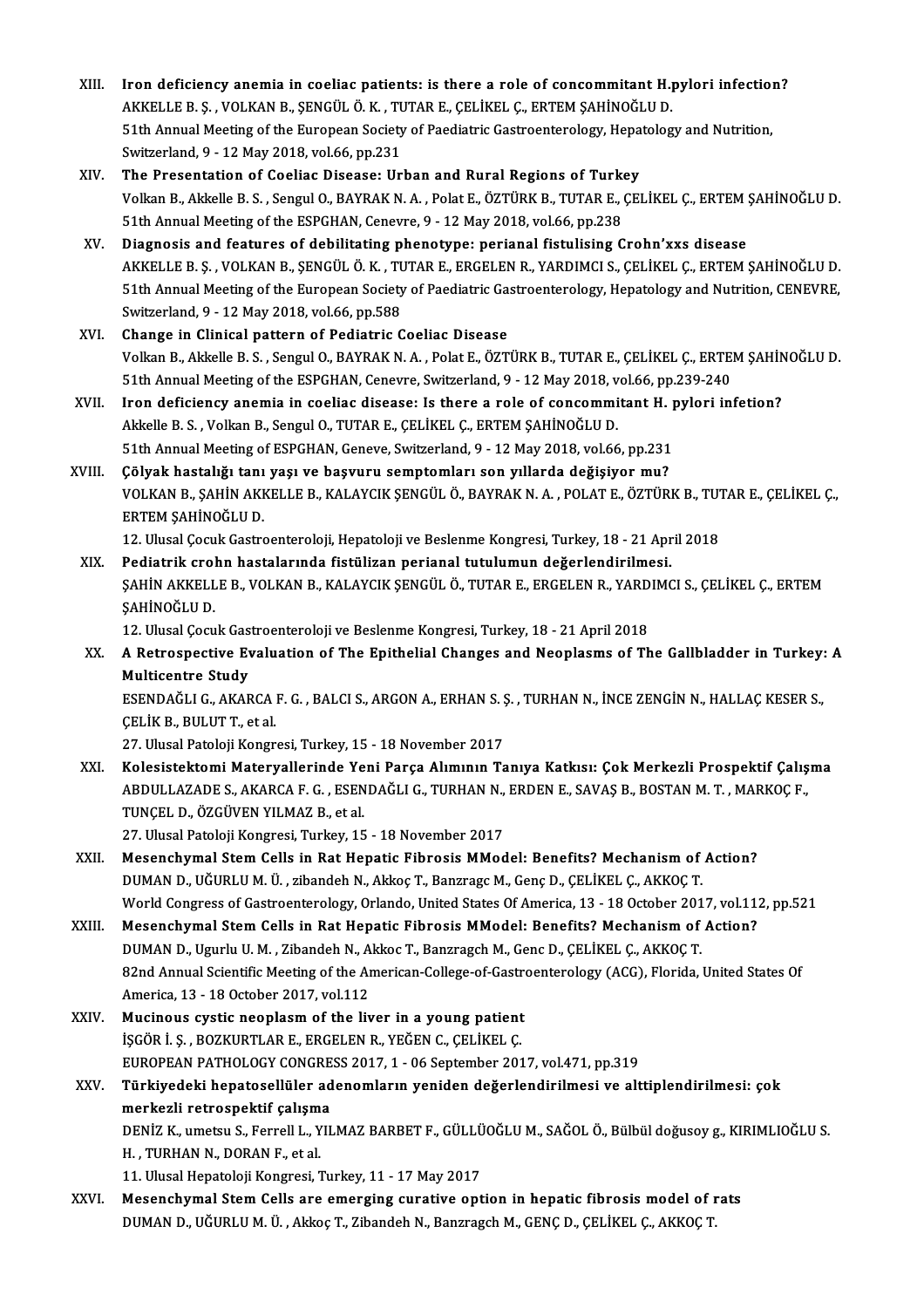|               | 14. Ulusal Hepato-Gastroenteroloji Kongresi, Turkey, 5 - 08 April 2017                                                                                                                         |
|---------------|------------------------------------------------------------------------------------------------------------------------------------------------------------------------------------------------|
| XXVII.        | Mesenchymal Stem Cells are emerging curative option in hepatic fibrosis model of rats                                                                                                          |
|               | DUMAN D., UĞURLU M. Ü., Akkoç T., zibandeh N., Banzragch M., Genç D., ÇELİKEL Ç., AKKOÇ T.                                                                                                     |
|               | 16. Eurasian Congress of Gastrtoenterology and Surgery, Mostar, Bosnia And Herzegovina, 27 - 30 April 2017,                                                                                    |
|               | vol 7, pp 130-131                                                                                                                                                                              |
| XXVIII.       | Safra Kesesi Epitelyal Lezyonlarında Yeni Parça Alınmasının Tanıya Olan Katkısının İncelenmesi Ön                                                                                              |
|               | <b>Bulgular</b>                                                                                                                                                                                |
|               | BALCI S., AKARCA F. G., MARKOÇ F., SAKA B., AYHAN S., ŞAHİN S., GÜNAL A., KARSLIOĞLU Y., ERBARUT SEVEN İ.,                                                                                     |
|               | ÇELİKEL Ç                                                                                                                                                                                      |
|               | 26. Ulusal Patoloji 7. Ulusal Sitopatoloji Kongresi, Turkey, 2 - 06 November 2016                                                                                                              |
| XXIX.         | HER2 gene amplification and protein overexpression in gastric adenocarcinoma in a Turkish                                                                                                      |
|               | population A clinicopathologic analysis                                                                                                                                                        |
|               | ÇELİKEL Ç., İŞGÖR İ. Ş., AKBAŞ G.                                                                                                                                                              |
|               | 28th Congress of the European Society of Pathology, köln, Germany, 25 - 29 September 2016                                                                                                      |
| XXX.          | The role of mesothelial lining and peritoneal elastic lamina in staging colorectal carcinoma                                                                                                   |
|               | ÇELİKEL Ç., ŞAHİN H., kombak e., mollamemişoğlu h.                                                                                                                                             |
| XXXI.         | 28th Congress of the European Society of Pathology, Köln, Germany, 25 - 29 September 2016<br>Cancer stem cell markers CD44, ALDH-1 and Lgr-5: Their relationship with clinicopathologic        |
|               | parameters and survival                                                                                                                                                                        |
|               | ayrancı g., UPRAK T. K., ÇELİKEL Ç.                                                                                                                                                            |
|               | VIRCHOWS ARCHIV, 01 September 2016                                                                                                                                                             |
| XXXII.        | Comparison of Doppler ultrasound and transient elastography in the diagnosis of significant fibrosis                                                                                           |
|               | in patients with nonalcoholic steatohepatitis                                                                                                                                                  |
|               | ERGELEN R., YILMAZ Y., ASADOV R., ÇELİKEL Ç., AKIN H., BUGDAYCI O., ALTUN E., TUNEY D.                                                                                                         |
|               | European Society of Gastrointestinal and Abdominal Radiology, 14 - 17 June 2016                                                                                                                |
| <b>XXXIII</b> | Pankreas lezyonlarının tanısında endoskopik ultrasonografi eşliğinde ince iğne aspirasyon biyopsi                                                                                              |
|               | güvenilirliği                                                                                                                                                                                  |
|               | MOLLAMEMIŞOĞLU H., AKBAŞ G., ERBARUT SEVEN İ., BOZKURTLAR E., BAĞCI P., ÇELİKEL Ç.                                                                                                             |
|               | 25. Ulusal Patoloji Kongresi, Bursa, Turkey, 14 - 17 October 2015                                                                                                                              |
| <b>XXXIV</b>  | Pankreas Lezyonlarının Tanısında Endoskopik Ultrasonografi EUS Eşliğinde İnce İğne Aspirasyon                                                                                                  |
|               | Biyopsi İİAB Güvenilirliği                                                                                                                                                                     |
|               | MOLLAMEMİŞOĞLU H., AKBAŞ G., ERBARUT İ., BOZKURTLAR E., BAĞCI P., ÇELİKEL Ç.                                                                                                                   |
|               | 25. Ulusal Patoloji Kongresi, Turkey, 14 - 17 October 2015                                                                                                                                     |
| XXXV.         | Bariatrik cerrahi uygulanan hastalarda preoperatif endoskopi sonuçları                                                                                                                         |
|               | COSKUN S., DEMIRBAS B. T., YARDIMCI S., ERDIM A., AKBAS G., CELIKEL C., COSKUN M., CINGI A.<br>1. Akdeniz Metabolik Hastalıklar ve Morbid Obezite Kongresi, 1 - 04 October 2015, vol.22, pp.76 |
| XXXVI.        | Hipokolesterolemi ve karaciğer disfonksiyonu ile giden nadir bir hastalık Hepatik fibrinojen depo                                                                                              |
|               | hastalığı                                                                                                                                                                                      |
|               | ÖZTÜRK B., TUTAR E., ÇELİKEL Ç., ERTEM D.                                                                                                                                                      |
|               | 2. Marmara Pediatri Kongresi, İstanbul, Turkey, 12 - 14 February 2015                                                                                                                          |
| XXXVII.       | Nadir görülen protein kaybettiren enteropati sebebi Primer intestinal lenfanjiektazi                                                                                                           |
|               | POLAT E., TUTAR E., CELIKEL C., ERTEM D.                                                                                                                                                       |
|               | 2. Marmara Pediatri Kongresi, İstanbul, Turkey, 12 - 14 February 2015                                                                                                                          |
| XXXVIII.      | Çocuklarda karaciğer yağlanması ve fibrozu göstermede non invazif yöntemlerin yeri                                                                                                             |
|               | BİLGİHAN A., TUTAR E., ERGELEN R., ÇELİKEL Ç., ERTEM D.                                                                                                                                        |
|               | 2. Marmara Pediatri Kongresi, İstanbul, Turkey, 12 - 14 February 2015                                                                                                                          |
| XXXIX.        | HER2 status in gastric adenocarcinoma A possible role of stromal reaction                                                                                                                      |
|               | AYRANCI G., ERBARUT İ., ÇELİKEL Ç.                                                                                                                                                             |
|               | 26th European Congress of Pathology, 30 August - 03 September 2014                                                                                                                             |
| XL.           | Helicobacter pylori infection in children with inflammatory bowel disease.                                                                                                                     |
|               | BAYRAK N. A., TUTAR E., VOLKAN B., POLAT E., ÖZTÜRK B., ÇELİKEL Ç., ERTEM ŞAHİNOĞLU D.                                                                                                         |
|               |                                                                                                                                                                                                |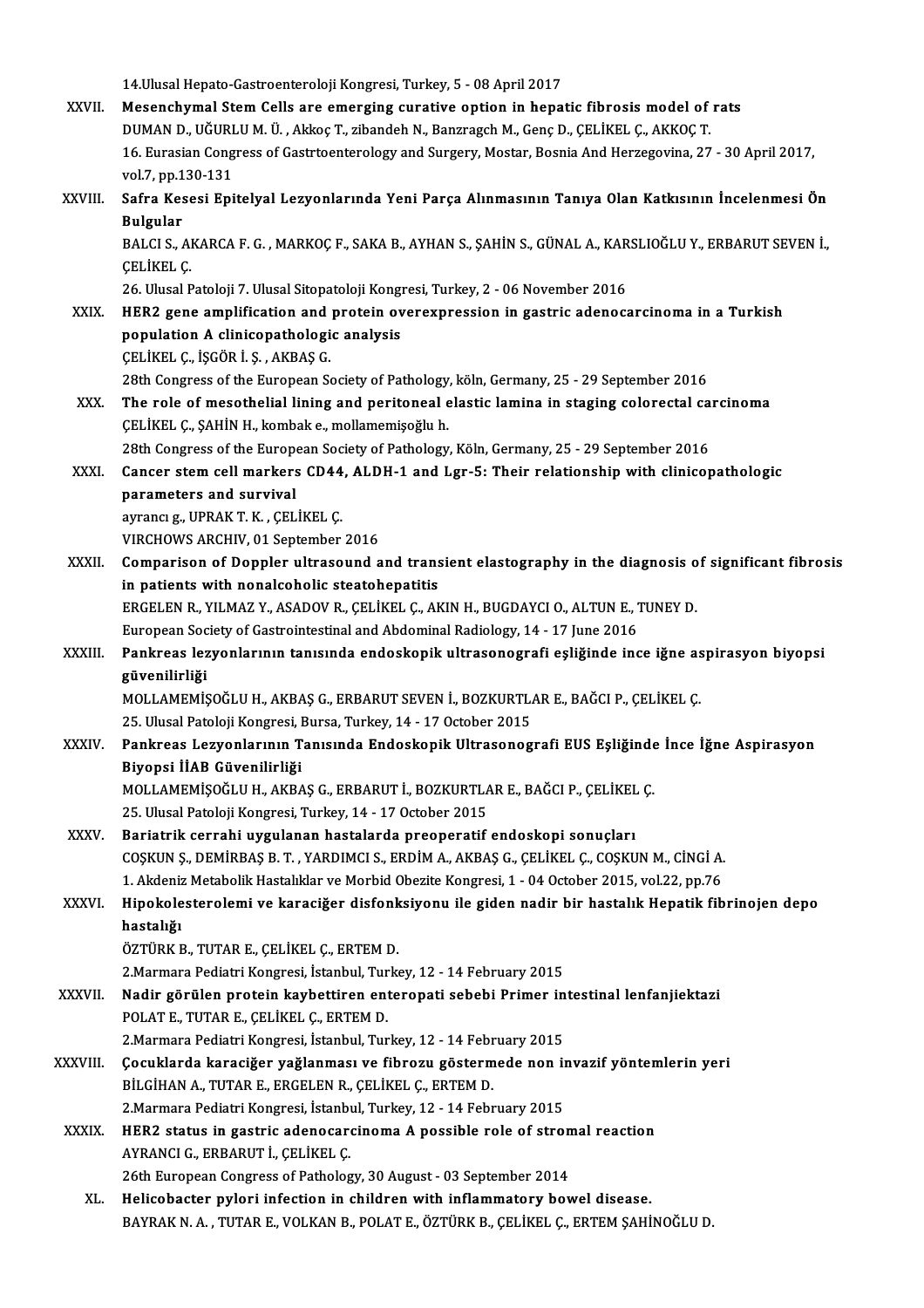47. Annual Meeting of the European Society of Paediatric Gastroenterology, Hepatology and Nutrition, 9 - 12 June<br>2014 47. An<br>2014<br>Castr 47. Annual Meeting of the European Society of Paediatric Gastroenterology, Hepatology<br>2014<br>XLI. Gastrointestinal Stromal Tümör Olgularımız ve İmmünhistokimya Sonuçları<br>KOMPAK E. E. BOZKUPTI AR E. ERRARUT SEVEN İ. CELİKEL C

- 2014<br>Gastrointestinal Stromal Tümör Olgularımız ve İmmünhis<br>KOMBAK F. E. , BOZKURTLAR E., ERBARUT SEVEN İ., ÇELİKEL Ç.<br>22. Ulugal Petalaji Kangresi Turkey 6, .10 Nevember 2012 Gastrointestinal Stromal Tümör Olgularımız ve İmmü<br>KOMBAK F. E. , BOZKURTLAR E., ERBARUT SEVEN İ., ÇELİKE<br>23. Ulusal Patoloji Kongresi, Turkey, 6 - 10 November 2013<br>CAB vöntemli Eihressen ile karasiğer vağlanmasının l
- KOMBAK F. E. , BOZKURTLAR E., ERBARUT SEVEN İ., ÇELİKEL Ç.<br>23. Ulusal Patoloji Kongresi, Turkey, 6 10 November 2013<br>XLII. CAP yöntemli Fibroscan ile karaciğer yağlanmasının kantitatif değerlendirilmesi Karaciğer biyo 23. Ulusal Patoloji Kongresi, Turkey, 6 - 10 November 2013<br>CAP yöntemli Fibroscan ile karaciğer yağlanmasının kantitatif değer<br>ile karşılaştırmalı prospektif çalışma<br>YILMAZ Y., YESIL A., GERİN F., ERGELEN R., AKIN H., ÇELİ CAP yöntemli Fibroscan ile karaciğer yağlanmasının kantitatif değer<br>ile karşılaştırmalı prospektif çalışma<br>YILMAZ Y., YESIL A., GERİN F., ERGELEN R., AKIN H., ÇELİKEL Ç., İMERYÜZ N.<br>20 Ulucal Castroontaraleji Haftası Turke

30.UlusalGastroenterolojiHaftası,Turkey,11 -15October 2013

- YILMAZ Y., YESIL A., GERİN F., ERGELEN R., AKIN H., ÇELİKEL Ç., İMERYÜZ N.<br>30. Ulusal Gastroenteroloji Haftası, Turkey, 11 15 October 2013<br>XLIII. Fibroscan aracılı CAP kronik karaciğer hastalıklarında yağlanmanın şid 30. Ulusal Gastroenteroloji Haftası, Turkey, 11 - 15 Octob<br>Fibroscan aracılı CAP kronik karaciğer hastalıklar<br>ve fibrozisten bağımsız olarak doğru tahmin eder<br>vu MAZ V. VESİL A, GERİN E, ERGELEN B, AKIN H, GEL Fibroscan aracılı CAP kronik karaciğer hastalıklarında yağlanmanın<br>ve fibrozisten bağımsız olarak doğru tahmin eder<br>YILMAZ Y., YEŞİL A., GERİN F., ERGELEN R., AKIN H., ÇELİKEL Ç., İMERYÜZ N.<br>20 Ulucal Castroontaralaji Haft ve fibrozisten bağımsız olarak doğru tahmin eder<br>YILMAZ Y., YEŞİL A., GERİN F., ERGELEN R., AKIN H., ÇELİKEL Ç., İMERYÜZ N.<br>30. Ulusal Gastroenteroloji Haftası, Turkey, 11 - 15 October 2013 YILMAZ Y., YEŞİL A., GERİN F., ERGELEN R., AKIN H., ÇELİKEL Ç., İMERYÜZ N.<br>30. Ulusal Gastroenteroloji Haftası, Turkey, 11 - 15 October 2013<br>XLIV. Distribution of Natural Killer Cells in Liver Biopsies from Patients wi
- **30. Ulusal Gastroenter<br>Distribution of Natu<br>Chronic Hepatitis B** Distribution of Natural Killer Cells in Liver Biopsies from Patients with Chronic Hepatitis C an<br>Chronic Hepatitis B<br>Ahishali E., Banzragch M., Kombak F. E. , ÖZKAN N., Yegin E. G. , Dolapcioglu C., ÇELİKEL Ç., ÖZDOĞAN O.

64th Annual Meeting and Postgraduate Course of the American-Association-for-the-Study-of-Liver-Diseases,<br>64th Annual Meeting and Postgraduate Course of the American-Association-for-the-Study-of-Liver-Diseases,<br>Washington, Ahishali E., Banzragch M., Kombak F. E., ÖZKAN N., Yegin E. G., Dolapcioglu C., ÇELİKEL Ç., ÖZDOĞAN O. C. 64th Annual Meeting and Postgraduate Course of the American-Association-for-th<br>Washington, Kiribati, 1 - 05 November 2013, vol.58<br>XLV. Prevalence of gastrointestinal polyps detected by endoscopic screening<br>Tipy 7 H V Jramp

- Washington, Kiribati, 1 05 November<br>Prevalence of gastrointestinal poly<br>TÜRKÖZ H. K. , kaymakçı d., ÇELİKEL Ç.<br>VIRCHOWS ARCHIV, 27 Aygust 01 Ser Prevalence of gastrointestinal polyps detected by endoscopic<br>TÜRKÖZ H. K. , kaymakçı d., ÇELİKEL Ç.<br>VIRCHOWS ARCHIV, 27 August - 01 September 2011, vol.459, pp.184<br>Simultaneous gastris adenosarsinema and B sell lumnhama at TÜRKÖZ H. K. , kaymakçı d., ÇELİKEL Ç.<br>VIRCHOWS ARCHIV, 27 August - 01 September 2011, vol.459, pp.184<br>XLVI. Simultaneous gastric adenocarcinoma and B cell lymphoma of the stomach
- gerin f., TÜRKÖZ H. K., KANTARCIOĞLU B., ÇELİKEL Ç. Simultaneous gastric adenocarcinoma and B cell lymphoma of<br>gerin f., TÜRKÖZ H. K. , KANTARCIOĞLU B., ÇELİKEL Ç.<br>VIRCHOWS ARCHIV, 27 August - 01 September 2011, vol.461, pp.198<br>Eihrenreliferatif Ear Akut Selunum Sıkınta; Se
- gerin f., TÜRKÖZ H. K. , KANTARCIOĞLU B., ÇELİKEL Ç.<br>VIRCHOWS ARCHIV, 27 August 01 September 2011, vol.461, pp.198<br>XLVII. Fibroproliferatif Faz Akut Solunum Sıkıntısı Sendromunda (ARDS) Uzun Sureli Metilprednizolon<br>T VIRCHOWS ARCHIV, 27 Au<br>Fibroproliferatif Faz Al<br>Tedavisi: Olgu Sunumu<br>kosakaya d-OLGUN VILDY Fibroproliferatif Faz Akut Solunum Sıkıntısı Sendromunda (ARDS) Uzun Sure<br>Tedavisi: Olgu Sunumu<br>kocakaya d., OLGUN YILDIZELİ Ş., KARAKURT S., ÇELİKEL Ç., ÇELİKEL T. H. , CEYHAN B.<br>TÜRK TORAKS DERNEĞİ 14 YU LIK KONGRESİ Tur

Tedavisi: Olgu Sunumu<br>kocakaya d., OLGUN YILDIZELİ Ş., KARAKURT S., ÇELİKEL Ç., ÇELİKEL T. H. , CEYHAN B.<br>TÜRK TORAKS DERNEĞİ 14. YILLIK KONGRESİ, Turkey, 13 - 17 April 2011

### kocakaya d., OLGUN YILDIZELİ Ş., KARAKURT S., ÇELİKEL Ç., ÇELİKEL T. H. , CEYHAN B.<br>TÜRK TORAKS DERNEĞİ 14. YILLIK KONGRESİ, Turkey, 13 - 17 April 2011<br>XLVIII. Endoscopic classification of GERD in children: Is it conve TÜRK TORAH<br><mark>Endoscopic</mark><br>for adults?<br>TUTAP E. ER Endoscopic classification of GERD in children: Is it convenient to use the scoring<br>for adults?<br>TUTAR E., ERTEM ŞAHİNOĞLU D., ÇELİKEL Ç., KUTLUK G., BAYRAK A., PEHLİVANOĞLU R. E.<br>43rd Annual Meeting of the Euronean Society

for adults?<br>TUTAR E., ERTEM ȘAHİNOĞLU D., ÇELİKEL Ç., KUTLUK G., BAYRAK A., PEHLİVANOĞLU R. E.<br>43rd Annual Meeting of the European Society of Paediatric Gastroenterology, Hepatology and Nutrition, 8 - 12 May TUTA<br>43rd<br>2010<br>Beflu 43rd Annual Meeting of the European Society of Paediatric Gastroenterology<br>2010<br>XLIX. Reflux esophagitis in children: Does endoscopy predict the disease.<br>TUTARE ERTEM SAHINOČLU D. CELIKEL C. REHLIVANOČLU R. E

## 2010<br>Reflux esophagitis in children: Does endoscopy predict the disease.<br>TUTAR E., ERTEM ŞAHİNOĞLU D., ÇELİKEL Ç., PEHLİVANOĞLU R. E.

Reflux esophagitis in children: Does endoscopy predict the disease.<br>TUTAR E., ERTEM ŞAHİNOĞLU D., ÇELİKEL Ç., PEHLİVANOĞLU R. E.<br>European Helicobacter Study Group. XXIInd International Workshop on Helicobacter and Related TUTAR E., ERTEM ŞAHİNOĞLU D., ÇELİKEL Ç., PEHLİVANOĞLU R. E.<br>European Helicobacter Study Group. XXIInd International Workshop on Helic<br>Chronic Digestive Inflammation and Gastric Cancer, 17 - 19 September 2009<br>MALİĞN MELANO Chronic Digestive Inflammation and Gastric Cancer, 17 - 19 September 2009<br>L. MALİĞN MELANOM ENDOBRONŞİAL METASTAZ

### Chronic Digestive Inflammation and Gastric Cancer, 17 - 19 September 2009<br>MALİĞN MELANOM ENDOBRONŞİAL METASTAZ<br>ABUL Y., kocakaya d., OLGUN YILDIZELİ Ş., ERYÜKSEL S. E. , TOSUNER Z., ÖZGEN Z., ÇELİKEL Ç., KARAKURT S.<br>TÜRK T MALİĞN MELANOM ENDOBRONŞİAL METASTAZ<br>ABUL Y., kocakaya d., OLGUN YILDIZELİ Ş., ERYÜKSEL S. E. , TOSUNER Z., ÖZGEN<br>TÜRK TORAKS DERNEĞİ 12. YILLIK KONGRESİ 2009, Turkey, 8 - 12 April 2009<br>HERATIC ARORTOTIC MARKERS ARE ASSOCI ABUL Y., kocakaya d., OLGUN YILDIZELİ Ş., ERYÜKSEL S. E. , TOSUNER Z., ÖZGEN Z., ÇELİKEL Ç., KARAKURT S.<br>TÜRK TORAKS DERNEĞİ 12. YILLIK KONGRESİ 2009, Turkey, 8 - 12 April 2009<br>LI. HEPATIC APOPTOTIC MARKERS ARE ASSOCIATED

### TÜRK TORAKS DERNEĞİ 12. YILLIK KONGRESİ 2009, Turk<br>HEPATIC APOPTOTIC MARKERS ARE ASSOCIATED 1<br>RESPONSE TO THERAPY IN CHRONIC HEPATITIS C<br>Ozaras B. Taban V. Ozbay G. GELİKEL G. MİDİLLİ K. KAN HEPATIC APOPTOTIC MARKERS ARE ASSOCIATED WITH HISTOLOGY BUT MAY NOT PREDICT THE<br>RESPONSE TO THERAPY IN CHRONIC HEPATITIS C<br>Ozaras R., Tahan V., Ozbay G., ÇELİKEL Ç., MİDİLLİ K., KAYGUSUZ A., Arican N., Yenice N., Ceylan B.

RESPONSE TO THERAPY IN CHRONIC HEPATITIS C<br>Ozaras R., Tahan V., Ozbay G., ÇELİKEL Ç., MİDİLLİ K., KAYGUSUZ A., Arican N., Yenice N., Ceylan B., Fincanci M., et<br>59th Annual Meeting of the American-Association-for-the-Study-Ozaras R., Tahan V., Ozbay G., ÇELİKE<br>59th Annual Meeting of the American<br>October - 04 November 2008, vol.48<br>The Bole of Heme Owygenese 1.5: 59th Annual Meeting of the American-Association-for-the-Study-of-Liver-Diseases, San-Francisco, Costa Rica, 31<br>October - 04 November 2008, vol.48<br>LII. The Role of Heme Oxygenase 1 System after Glutathione Preconditioning d

### October - 04 Novembe<br>The Role of Heme O<br>Reperfusion Injury<br>MANUKYAN M N - VE The Role of Heme Oxygenase 1 System after Glutathione Preconditioning during He<br>Reperfusion Injury<br>MANUKYAN M. N. , VELİOĞLU ÖĞÜNÇA., ERBARUT İ., ÇELİKEL Ç., YALÇIN S., GÜLLÜOĞLU M. B.<br>40th Congress of the European Sosiaty Reperfusion Injury<br>MANUKYAN M. N. , VELİOĞLU ÖĞÜNÇ A., ERBARUT İ., ÇELİKEL Ç., YALÇIN S., GÜLLÜOĞLI<br>40th Congress of the European Society for Surgical Research (ESSR), 25 - 28 May 2005<br>Glusagen like pontide 1.(GLP 1) ameli

40th Congress of the European Society for Surgical Research (ESSR), 25 - 28 May 2005<br>LIII. Glucagon like peptide-1 (GLP-1) ameliorates methionine and choline deficient (MCD) diet induced nonalcoholic steotahepatitis by reducing tissue proinflammatory cytokines